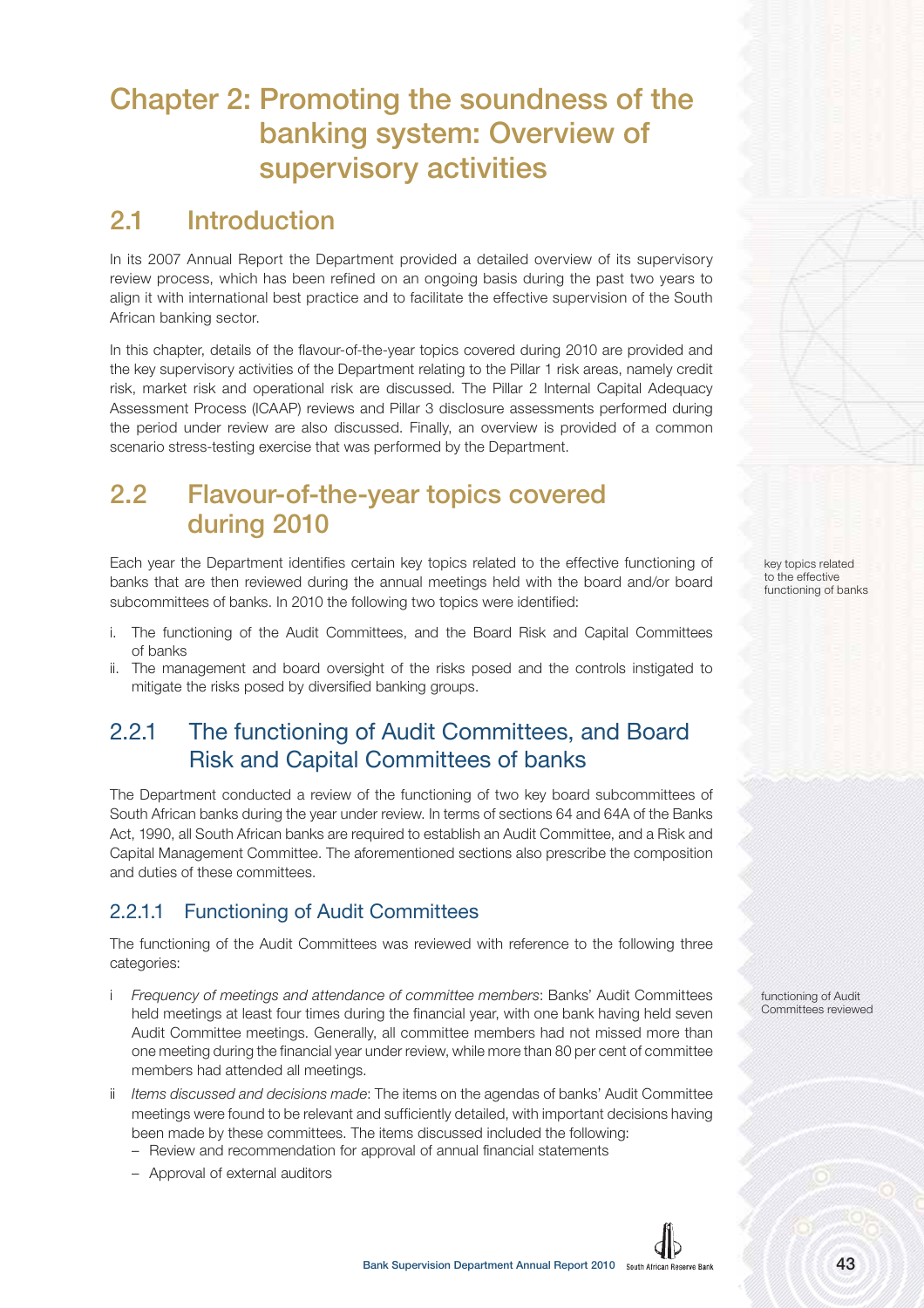- Updating of Audit Committee charters
- Review and approval of internal audit charters
- Discussion of audit and compliance reports
- Discussion of key bank, industry and accounting developments
- Review of regulatory interactions and outstanding regulatory requirements.
- iii Significant outstanding items: Banks' Audit Committees were found to have finalised key items on their agendas in the previous financial year. However, some bank-specific items remained unresolved, such as tax treatment of certain structured transactions; independent review of internal audit functions; review of non-core business operations; and continuous enhancement of internal controls.

### 2.2.1.2 Functioning of Board Risk and Capital Management Committees

The functioning of Board Risk and Capital Management Committees was reviewed with reference to the following four categories:

- i. Frequency of meetings and committee members' attendance: It was found that banks' Risk and Capital Management Committees met at least four times during the financial year. The range of meetings held was quite varied across banks, in particular where smaller banks were compared to larger and more complex banks. Additional meetings mainly resulted from the more advanced risk frameworks prevalent in larger banks. Similar to the findings in respect of audit committees, all committee members were found not to have missed more than one meeting during the financial year under review, while more than 80 per cent of committee members attended all meetings. In instances where an exception to the aforementioned was noted, committee chairpersons advised that they had been provided with valid reasons for members not being able to attend.
- ii. Items discussed and decisions made: Risk and Capital Management Committees focused on a broad range of risk-related matters including, but not limited to,
	- a. enterprise-wide risk management frameworks;
	- b. balance sheet and capital management;
	- c. risk reports and dashboards in respect of key risks facing banks;
	- d. key risk parameters and risk appetite;
	- e. review and approval of internal capital-adequacy assessment processes; and
	- f. review and approval of significant risk models employed by banks.

Furthermore, these committees spent significant amounts of time on ongoing development and training.

- iii. Significant outstanding items and focus areas during 2010: Outstanding matters and focus areas during 2010 were relatively diverse, and the most significant of these included credit impairments; capital management and planning; implications of legislative changes; Basel IIIrelated developments; liquidity risk management; risk appetite; and volatility of earnings.
- iv. Compliance with section 64A of the Banks Act, 1990: The Department also assessed the methodologies and practices employed by banks' Risk and Capital Management Committees to ensure compliance with section 64A of the Banks Act, 1990. Banks benchmarked their methodologies and practices against each of the requirements of section 64A, thereby evidencing their level of compliance, which the Department found to be high.

Section 64A(2)(d) requires banks to conduct an annual formal risk assessment and banks were found to be generally compliant with this requirement. However, the formalisation of the process was found to be an outstanding issue in certain banks.

The Department required banks to address all items where they were found not be fully compliant with the requirements of section 64A. These matters will be followed up during the Department's 2011 supervisory cycle.

### 2.2.1.3 Conclusion

The Department found the Audit Committees, and Risk and Capital Management Committees to be operating adequately which, in turn, contributed to the overall sound corporate governance



more advanced risk frameworks prevalent in larger banks

ongoing development and training

formalisation of process still outstanding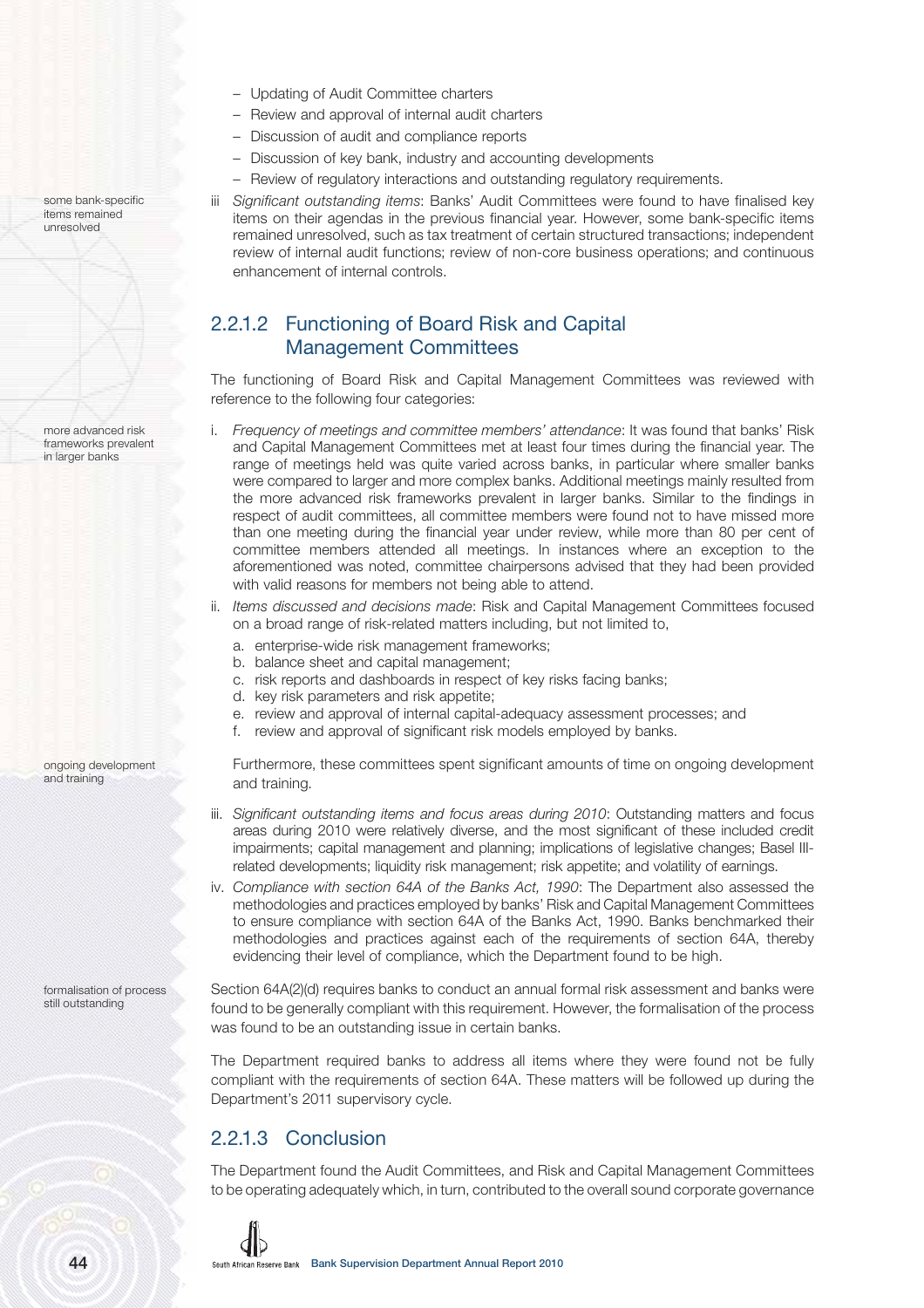in South African banks. Notwithstanding these findings, the Department will remain vigilant in its ongoing assessment of banks' corporate governance practices.

### 2.2.2 Management and board oversight of the risks posed, and the controls instigated to mitigate the risks posed by diversified banking groups

The board is one of the key role players in the supervisory process, and accepts ultimate responsibility for the risk profile of a bank and banking group. The Department therefore regarded it essential to conduct, as part of its 2010 supervisory programme, meetings with the boards of banks to assess their management and oversight of the risks posed, and controls instigated to mitigate the risks posed by their diversified banking groups.

Institutions were required to address relevant aspects pertaining to the said topic during the Department's meeting with the boards of banks.

Diversified banking groups conduct part of their business through subsidiaries and affiliates and, consequently, are exposed to potential, and sometimes significant, risks outside those of their normal banking operations. Diversified banking groups could therefore incur substantial losses stemming from entities elsewhere in the group and the size of the losses could be substantial. Recent global experiences had also highlighted the importance of consolidated oversight by management and the boards of diversified banking groups. The board and management of a diversified banking group therefore need to evaluate the strength of the entire group, taking into account all the risks that may affect it, regardless of whether these risks are carried on the balance sheet of the bank or those of related entities.

The effectiveness of boards' oversight of the aforementioned was reviewed with reference to the following six categories:

- i. Overall group structure
	- The composition of the overall group structure split between banking, insurance and other activities
	- The major operating entities within the group.
- ii. Governance
	- Governance structures existing at various levels within the group, such as the board, Audit Committee, Risk, Capital and Compliance Committee, and Remuneration **Committee**
	- The organisational structure of the group focusing on the key roles and responsibilities for line management of the group and major operating entities within the group
	- The extent to which specialist knowledge exists within the board of the group that is commensurate with the complexity and nature of risks undertaken by the group
	- The process followed by the board to apprise itself of material issues within the group entities
	- Materiality levels within the group.

iii. Risk appetite and risk tolerance

- The diversified banking group's risk appetite statement and tolerance levels, and the extent to which the risk appetite statement and tolerance levels are incorporated into other major group operating entities
- Examples evidencing the extent to which risk appetite and tolerance levels have been breached due to exposures outside the bank.

iv. Risk framework

- The establishment of an enterprise-wide risk management framework within the group
- The implementation of an integrated risk measurement and management framework for credit, market, operational and other risks
- The organisational structure of the group focusing on the key roles and responsibilities for risk management of the group and major operating entities within the group
- Future enhancements to be made to the group risk management framework.

diversified banking groups could incur substantial losses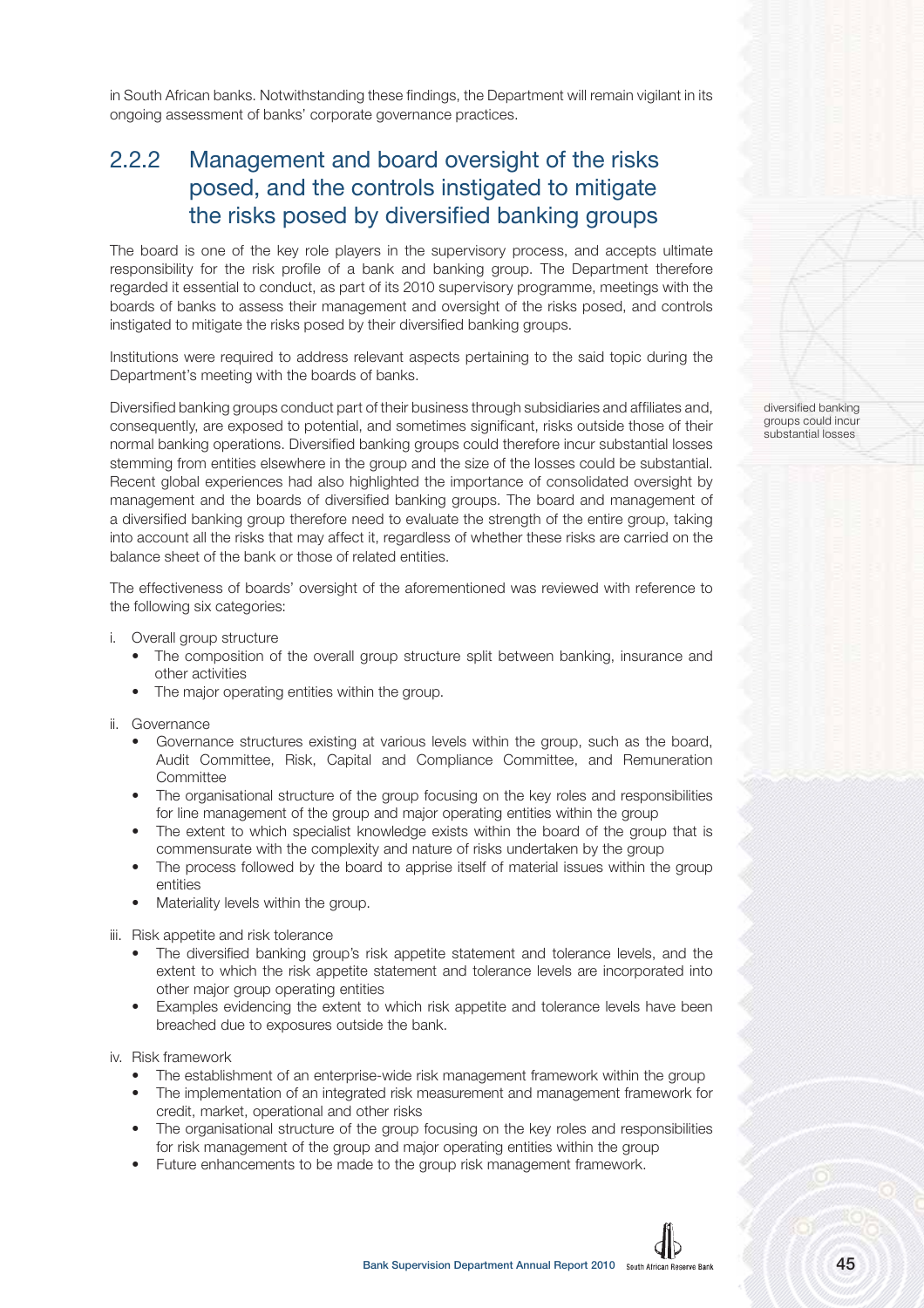- v. Risk assessment
	- The aggregation of risk exposures and the subsequent reporting to the board
	- Examples of the extent to which other risk exposures originating from outside the bank have been highlighted to the board and the actions taken
	- The contribution to group net income before taxation by each of the major entities within the group.

vi. Information technology

- The adequacy of the IT to facilitate the production of adequate, reliable and timely management information at group and at major operating entity levels
- Identified enhancements to be made to the group IT infrastructure.

The exercise proved to be useful in focusing the attention of boards on the spread of activities being undertaken across groups. In general, boards appeared to have a grasp on the larger group activities but were somewhat unsighted on the precipitation of a myriad of smaller group interests or entities and on geographic (global) spread. Accordingly, some boards have agreed to devote quality and quantity time during 2011 to gaining a better understanding of all levels of group activity from a complexity, necessity, risk and geographic (global) spread perspective. Attempts will be made to streamline and downsize structures where appropriate.

# **2.3 Credit risk**

### 2.3.1 Introduction

Banks in South Africa can select from a menu of approaches to calculate their minimum required regulatory capital relating to credit risk for Pillar 1. These approaches include the standardised approach (STA), which also incorporates a simplified standardised approach, and two modelsbased approaches (MBAs). The MBAs comprise the foundation internal ratings-based approach (FIRB), in terms of which certain model parameters are specified by regulation, and the AIRB in which banks model the parameters. The proportion of banks registered in South Africa using the aforementioned approaches is depicted in Figure 2.1.





the Department continued to perform both compliancebased and prudential supervision of banks

exercise focused the attention of boards on the spread of activities being undertaken across groups

- During the year under review, the Department continued to perform both compliance-based and prudential supervision of banks, specifically focusing on banks' credit risk profiles and portfolios that were, and continue to be, impacted by adverse market conditions and strained economic activity. The work carried out covered the following:
- Quantitative analysis of regulatory reporting
- Review of self-assessment templates submitted by banks

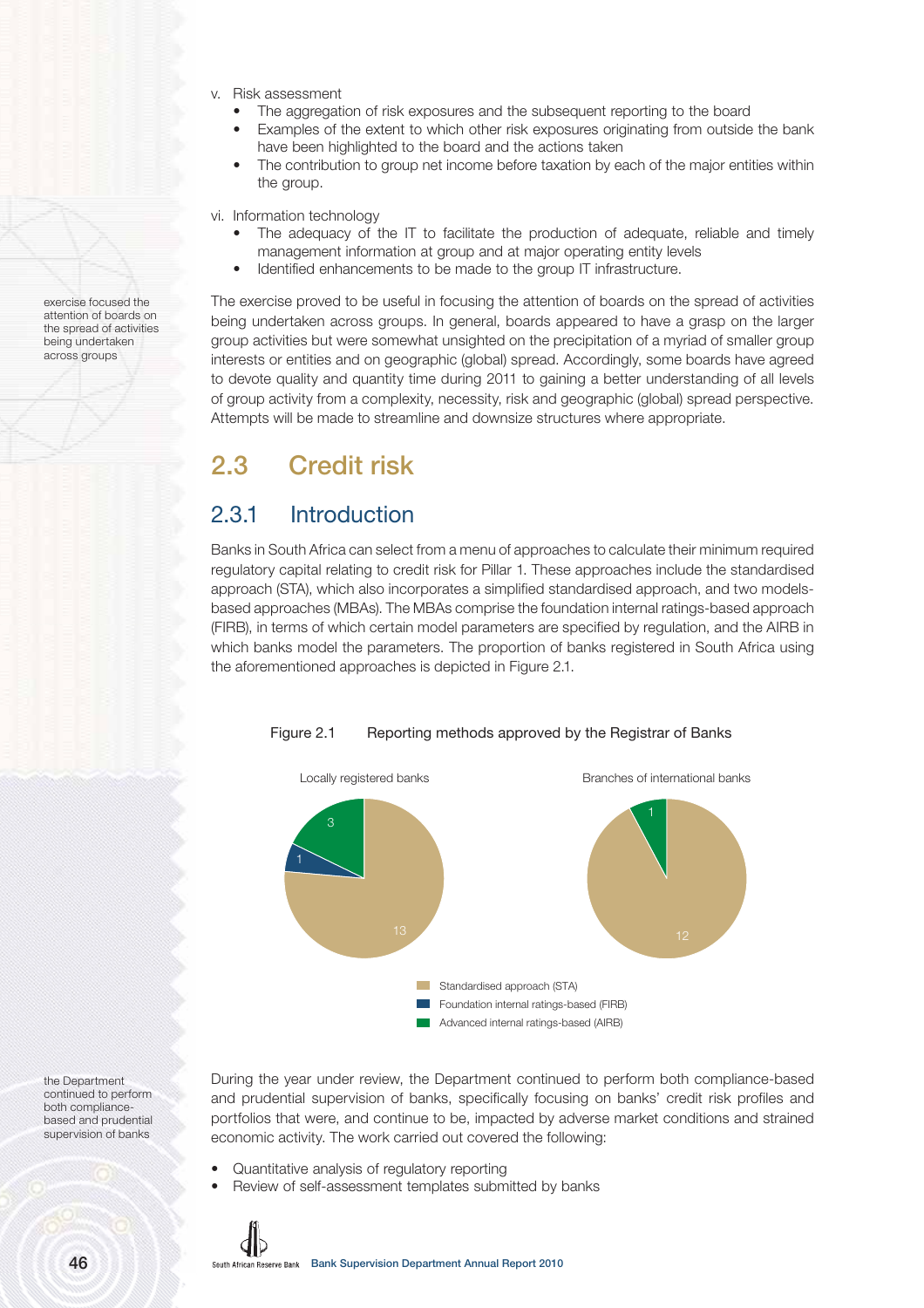- Focused reviews of banks' compliance with requirements for use of the IRB approach for the calculation of minimum required regulatory capital relating to credit risk for Pillar 1
- Processing of applications submitted by banks for the implementation of new or revised models and rating systems
- Focused reviews of banks' compliance with requirements for use of the STA for the calculation of minimum required regulatory capital relating to credit risk for Pillar 1
- Reviews of long-form reports by auditors relating to details in models used by banks with approval to use the FIRB or AIRB approaches
- Assessment of the suitability of rating agencies to provide ratings as a measure of the creditworthiness of banks' assets.

### 2.3.2 Quantitative analysis of regulatory reporting

In the course of the Department's ongoing analysis of bank data and its risk-based supervisory interactions with banks, it became evident that banks had applied differing interpretations to some key aspects of the credit risk regulations. This resulted in inconsistencies that negatively affected trend and peer-group analyses. Some of these issues were reported in the Department's 2009 Annual Report, with specific reference to the credit risk survey that was conducted. However, additional issues arose in 2010.

During 2010, the Department focused significant supervisory resources on addressing reporting inaccuracies, interpretive matters and other areas where banks required specific guidance. The Department held numerous technical discussions with banks and with their external auditors in the form of workshops and meetings of the Credit Risk Business Forum.

These deliberations, together with feedback received from the World Bank and IMF delegation, culminated in the formulation of policy on the preferred reporting on some line items, risk weights and other technical matters. The resulting refinements have been published in the form of Banks Act circulars and directives, and have been included in the proposed amendments to the Regulations relating to Banks.

### 2.3.3 Review of self-assessment templates submitted by banks

Banks that have acquired approval from the Registrar to report credit risk according to one of the IRB approaches are continually assessed to determine their level of compliance with the Regulations relating to Banks.

The IRB banks are required to complete and submit a self-assessment based on the Regulations relating to Banks on an annual basis. The primary purpose is for both the bank and the Department to become aware of areas of non-compliance, and to ensure that the necessary steps are taken to address weaknesses identified.

During 2010, four domestic banks and one branch of an international bank submitted selfassessment templates on their compliance with the credit risk regulations, based on data for December 2009. The submissions were assessed and reviewed to identify gaps and exceptions as defined in the 2008 Annual Report (pages 23 and 24). The gaps and exceptions are addressed as part of the Department's ongoing supervisory process.

### 2.3.4 Identified gaps

Some banks did not complete all the required sections in the self-assessment template.

### 2.3.5 Identified exceptions

The following common exceptions were identified:

• Scope of documentation: Rating systems design and operational details for some banks are not properly documented

banks applied differing interpretations to some key aspects of credit risk regulations

IRB banks completed self-assessments based on the Regulations

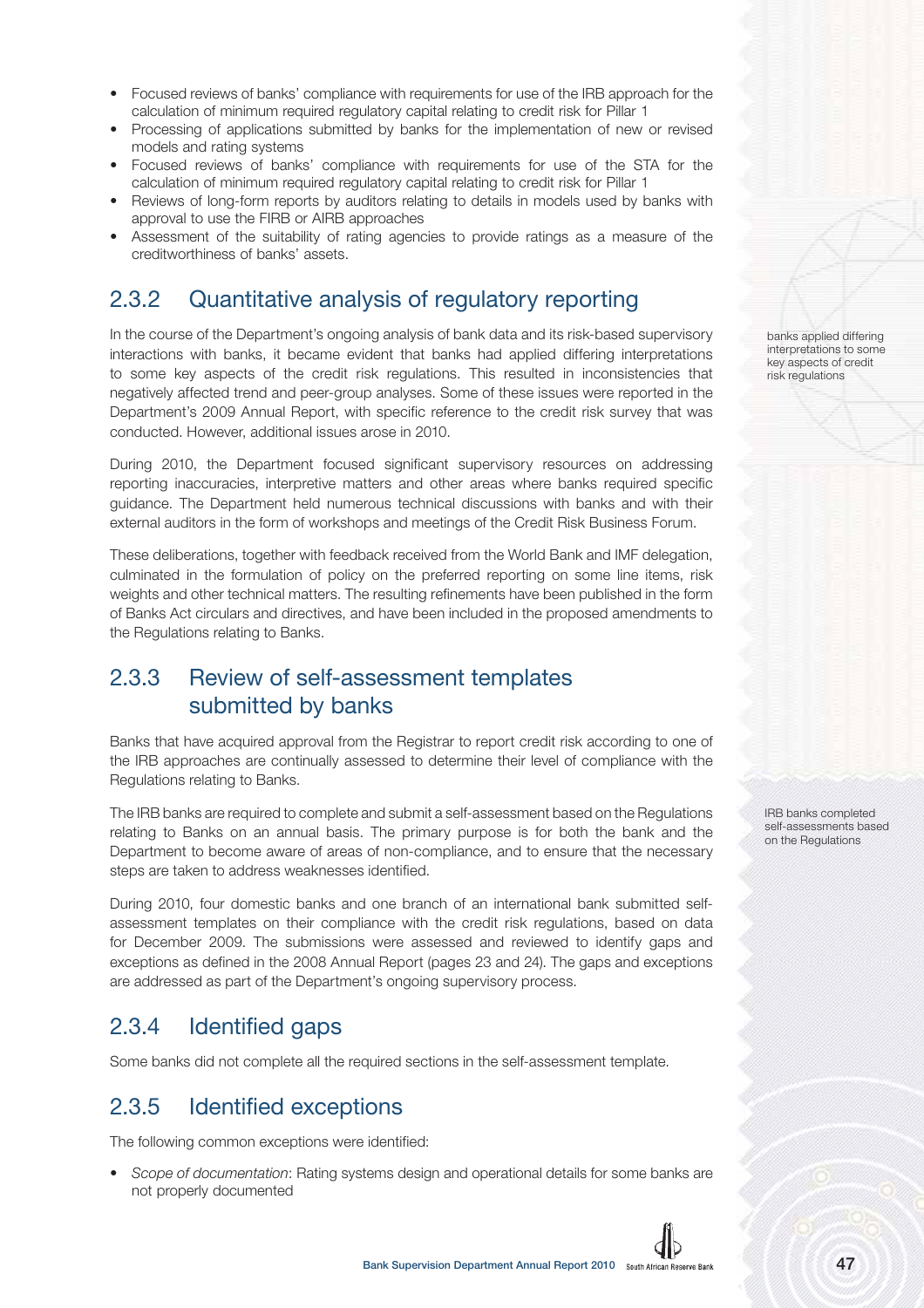- Retrospective reallocation requirement: Processes for obtaining and updating relevant and material information on borrower financial conditions and facility characteristics to support internal credit risk measurement and management processes still require improvement in some banks
- Board and senior management responsibilities: The monitoring and reporting of rating systems to the board and senior management require improvement in some banks
- Annual review of risk ratings: Some of the banks did not conduct the required annual review of assigned borrower and facility ratings
- Requirements specific to PD, LGD and EAD estimates: Several banks still lack sufficient data history required to estimate internal risk parameters.

### 2.3.6 Revision of self-assessment templates

For the 2011 submission of the self-assessment templates (based on December 2010 data), the Department compared the self-assessment templates with those of other regulators and their processes. Consequently, the following changes were made:

- The number of schedules was reduced from five to three
- Additional information was required on Schedule 1: Risk rating system summary.

### 2.3.7 Focused reviews of IRB requirements for credit risk

A number of focused on-site credit risk reviews were carried out during 2010 that spanned selected retail and wholesale portfolios. The purpose of the on-site reviews was, among other things, to determine whether the credit risk management practices of banks were sound, whether the models remained fit for purpose and that adequate levels of capital were held for credit risk. The Department continued to follow a risk-based approach in selecting portfolios to be reviewed, and focused on the following:

- Model governance processes, specifically relating to prescribed annual validation and board oversight
- Composition of selected portfolios, lending strategy and risk appetite (with specific reference to documentary evidence of its existence and use)
- Review of management information reports used for credit risk management
- Review of rating system outputs including stability tests, backtesting results and other ongoing monitoring and validation results.

## 2.3.8 Key findings

- Governance of model validation: In certain banks the process for escalating issues to the designated committee or board required improvement. The Department regards effective board oversight of the approval of all material aspects of a bank's rating and risk estimation processes essential for good corporate governance. Consequently, the qualifying criteria in the Regulations relating to Banks for the designated committee were amended to stipulate that the designated committee should be a subcommittee of the board. This amendment has been incorporated in the proposed amended Regulations relating to Banks.
- Annual validation of models: It is the Department's view that appropriate processes and clearly documented policies are fundamental to effective IRB implementation. Most of the banks with IRB approval have revised their validation frameworks to incorporate additional qualitative and quantitative aspects. Certain banks had not managed to conduct the prescribed annual validation on all their portfolios. However, action plans existed to remove the backlog during 2011. Banks were reminded that removing the backlog should not come at the expense of the depth and quality of the independent reviews, annual validations or the ongoing monitoring of the rating systems. Even though significant progress regarding documentation standards was evident, the Department expects banks to remain focused on improving the processes surrounding validation.
- Backtesting: As stated in the 2009 Annual Report, one of the issues identified to receive particular attention during 2010 was backtesting of credit risk models. In the assessment of the banks' backtesting frameworks and methodologies, the Department ascertained that banks had performed limited out-of-time backtesting on the rating system parameters. Given the importance of backtesting, this will remain a focus area for 2011.

risk-based approach followed to select portfolios

qualifying criteria for designated committee amended

banks to remain focused on improving the processes surrounding validation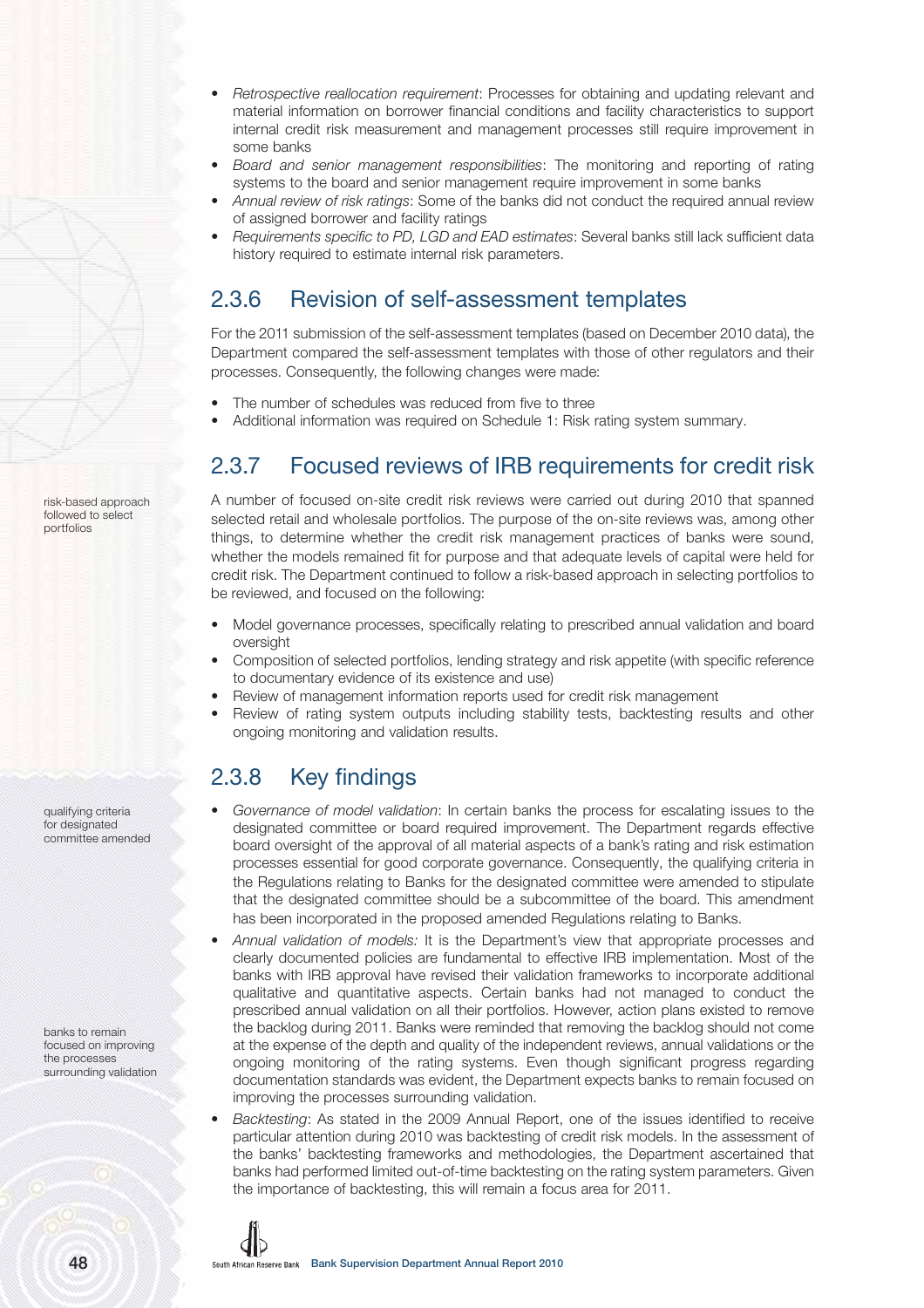- Level of compliance in terms of IRB requirements: The Department assessed the level of compliance with the minimum IRB requirements during on-site visits. The following instances of non-compliance were noted and will receive specific attention during 2011, in order to monitor progress and ensure full compliance:
	- Deviation from the strict application of the firm-size adjustment in accordance with the provisions of the Regulations relating to Banks, that is, the application of the formula to adjust the corporate risk-weight formula for exposures to small and medium enterprise (SME) borrowers
	- Incorrect classification and, in certain instances, a failure to report specialised lending portfolios, especially the reporting of high-volatility commercial real-estate exposures
	- Use of models to calculate expected loss and minimum required capital and reserve funds without obtaining prior written approval from the Department
	- Outdated reviews of assigned borrower and facility ratings, that is, ratings assignments that were older than one year.
- Data quality: Banks continually strive to improve data quality. For most of them a data governance framework existed with dedicated data management teams. Significant progress was evident in the form of initiatives implemented to address issues highlighted during data quality reviews and/or internal audits of data quality.

### 2.3.9 Processing of applications by banks to implement new or revised models and rating systems

As regards the lifecycle of credit risk models, the Department anticipated that most banks would focus on refining and redeveloping their rating systems roughly two years after the implementation of Basel II in South Africa. During 2010, this transpired, with a significant number of applications reaching the Department for approval to use revised rating systems to calculate the minimum regulatory capital requirement for credit risk.

Significant rating system changes in many cases resulted in a decrease in the regulatory capital requirement. The reasons for rating system changes included the following:

- Philosophy redesign: As the performance of models deteriorated, the need for redevelopment increased.
- Development of own downturn LGD estimates: As downturn data was not readily available to banks when models were first implemented, the Department allowed banks to use a proxy for downturn LGD estimation, commonly referred to as the 'Federal Reserve formula', but encouraged banks to derive their own estimates of downturn LGD. During 2010, banks used the data collected during the recent downturn to estimate their own downturn LGD.
- Recalibrations using downturn data: Banks' data history tended to be biased towards benign periods of the cycle, and several recalibrations led to increased capital requirements with the addition of downturn data.
- Removal of conservatism: Banks continued to lower the conservatism that originally characterised their models, using data collected during the downturn period as motivation that their models no longer required additional conservatism.
- Migration of portfolios from FIRB and STA to AIRB: Banks migrated smaller portfolios from FIRB and STA approaches to the AIRB approach as they built up sufficient data history and/ or expertise in creating rating systems.

As reported in the 2009 Annual Report, the Department follows a formal approval process to review material internal model changes or developments that fall outside the scope of the original approval granted for use of an IRB approach prior to implementation (based on the banks' communication policy with the Department). Some of the applications for approval of materially changed models were declined. In certain instances approval for using credit risk models was based on, among other things, the following conditions:

- Additional capital requirements in terms of regulation 38(4) of the Regulations relating to Banks, so-called Pillar 2b criteria
- Requirements for independent validation and the implementation of monitoring processes within a prescribed period.

instances of noncompliance were noted

revised rating systems to calculate the minimum regulatory capital requirement for credit risk

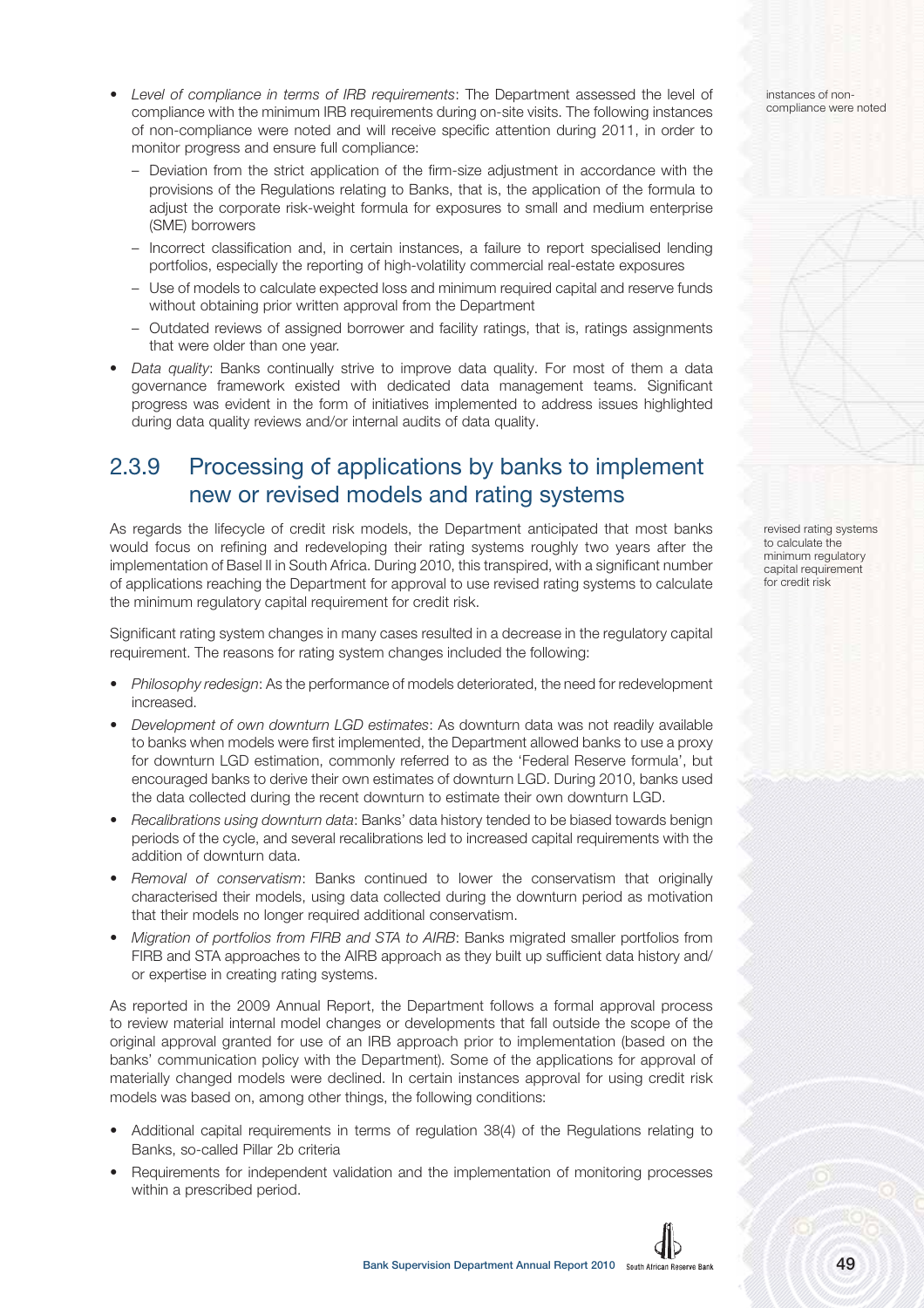### 2.3.10 Focused reviews of banks' compliance with requirements for use of the STA for the calculation of minimum required regulatory capital relating to credit risk for Pillar 1

It was reported in the 2008 Annual Report that the Department's Review Team had commenced with a project that entailed a review of the implementation by banks of STA for the computation of regulatory capital in respect of credit and counterparty exposures. This project was continued during 2010 and will be completed in 2011.

The reviews were risk-based and focused on assessing the degree of compliance by each bank with the requirements of the Regulations relating to Banks. In particular, the reviews assessed the correctness of the risk weights applied by banks in the calculation of their minimum required capital and reserve funds relating to credit risk, and the reasonableness of the credit risk classifications used. Where credit risk mitigation was taken into account, an evaluation was done of the eligibility of the credit-risk mitigation instruments, the methodology employed and compliance with the credit-risk mitigation policy. The same criteria were applied in the review of all banks but the methodology was adapted to allow for the size of the bank and the processes implemented.

Most of the banks have been reviewed and the conclusion reached is that they have been diligent in their implementation of STA and have, generally, complied with the requirements of the Regulations relating to Banks. There was no common thread in the findings, although some aspects of the STA, for example, the use of the international credit risk rating scales; credit policies not incorporating the criteria for risk mitigation set out in the Regulations relating to Banks; intangible assets not being deducted from capital and reserves; and the incorrect treatment of derivative and securities financing transactions were prevalent.

The findings of the reviews were communicated to the senior management of the banks concerned and their concurrence with, and a commitment to, rectifying the identified issues were obtained. The rectification of the issues was followed up in the course of the supervisory process and most issues have been resolved.

### 2.3.11 Long-form reviews

As a result of South Africa's implementation of Basel II and the consequential amendments to the Regulations relating to Banks, which provided the Registrar with the option to permit banks to use the IRB approaches for credit risk, external auditors were confronted with increased reporting duties relating to banks' use of internal credit models for regulatory capital purposes. This resulted in the external auditors and the Department commencing discussions on the scope of work required from the external auditors as far as it related to banks' IRB credit models and external auditors' reporting duties to the Registrar.

In addition to the aforementioned, new requirements in auditing standards and the level of assurance to be provided by external auditors made it necessary for banks' external auditors to assess and revisit the levels of assurance to be provided to the Registrar on the directives in the Regulations relating to Banks as far as they related to IRB credit risk models.

Discussions on the reporting duties of external auditors and the type of assurance to be provided on IRB credit risk models used, began as far back as 2007. After several months of discussions, the Department and the external auditors agreed on the level of assurance to be provided by the external auditors of banks to the Registrar, the attestation procedures necessary to assess banks' compliance with the applicable directives in the Regulations relating to Banks, and the format for reporting findings to the Department. These specific reviews on banks' IRB internal credit models are commonly referred to as 'long-form reviews'.

The first cycle of long-form reviews commenced in 2009 with the external auditors reporting their findings to the Department when reviews on specific models were completed. The external



reviews assessed the correctness of risk weights applied by banks

increased reporting duties relating to banks' use of internal credit models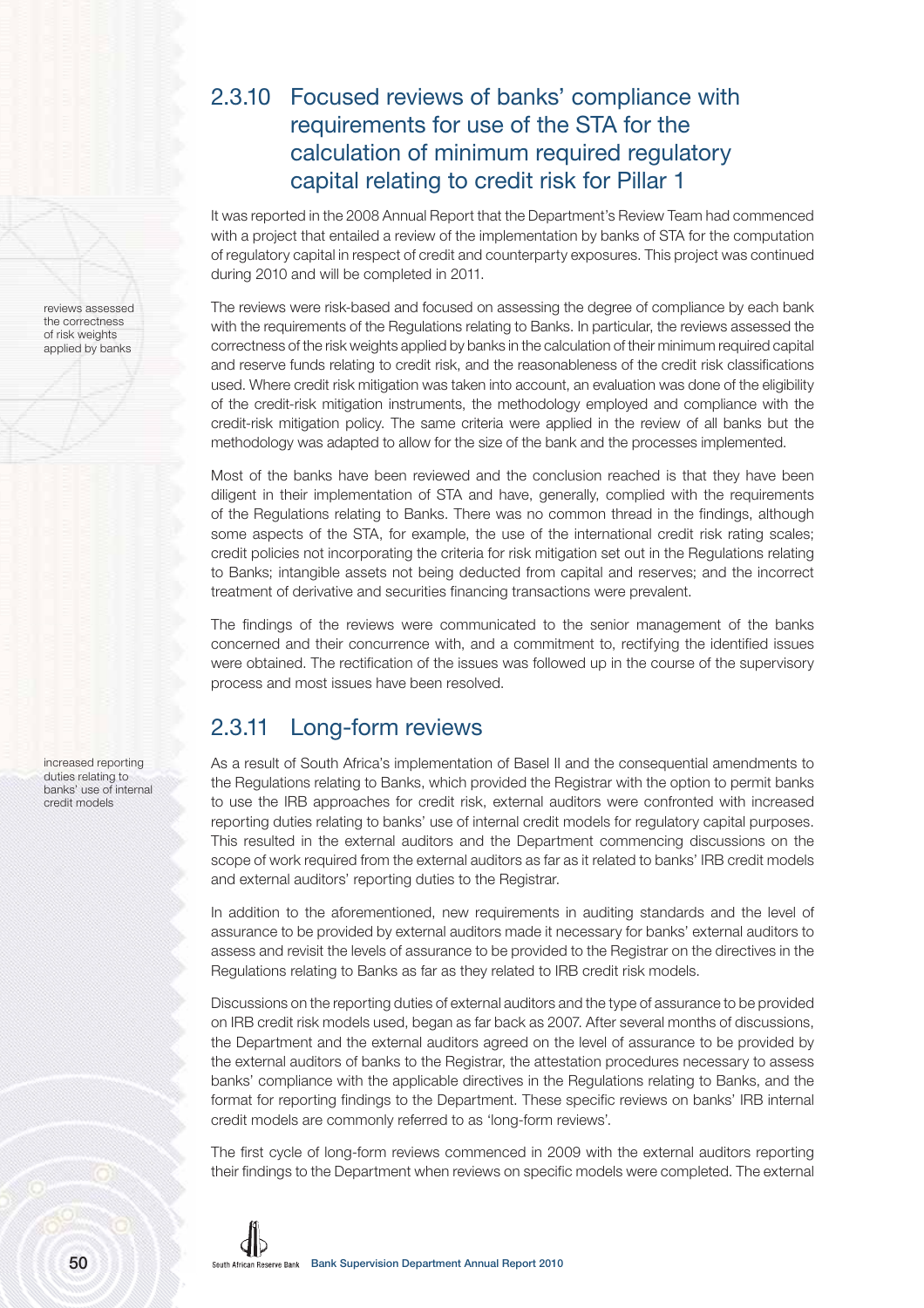auditors requested that, for the first cycle of long-form reviews, the reviews concentrate on the same or similar asset classes in the IRB banks. The Department directed the auditors initially to address all highly significant or material asset classes in the scope of the long-form reviews, namely those portfolios that covered the following:

- Residential mortgage exposures
- Commercial property finance exposures
- Corporate exposures, including SME corporate and specialised lending exposures.

The ultimate aim of the long-form reviews was to report on the accuracy and completeness of banks' calculation of the following IRB parameter estimates:

- PD estimates
- LGD estimates, including adjustments
- EAD estimates
- Risk-weighted exposure amounts
- Amount of required capital and reserve funds relating to credit risk
- Related amounts of capital impairments
- Amounts of expected losses.

Reports emanating from the initial long-form reviews for the IRB banks were submitted to the Department during 2010 and the findings were discussed with the banks. Consequently, the Department requested banks for which deficiencies were evident to provide and commit to action plans to address outstanding weaknesses.

### 2.3.12 Developments in respect of rating agencies

International bodies such as the Basel Committee and the FSB have raised concerns about the over-reliance of banking regulators and banking legislation on the use of external ratings issued by approved rating agencies. Such concerns were evident in the Basel Committee's October 2010 press release, which indicated a need for a review of the use of rating agency ratings, specifically in the securitisation capital framework. This view was echoed by the FSB in its October 2010 publication titled Principles for Reducing Reliance on Credit Rating Agency Ratings. The ultimate aim of these international bodies is for banking regulators to become less reliant on the use of external ratings in banking legislation.

The Department decided not to take any immediate action on the use of eligible rating agencies and external ratings in its regulatory framework, beyond the existing levels of scrutiny and interactions with these agencies until such time that the Basel Committee has issued a formal framework or a formal stance on the future use of rating agency ratings in banks' regulatory capital calculations.

# **2.4 Market risk**

### 2.4.1 Introduction

The year 2010 reflected evidence that a global recovery had begun after the financial crisis, albeit on an uneven basis. Consistent with other emerging-market economies, the South African markets showed signs of recovery. Nevertheless, levels of market risk in South African banks continued to follow the reduction in volatility that was present in the secondary markets for the most part of 2010.

### 2.4.2 Market risk regulatory reporting methods

The Regulations relating to Banks include two alternative reporting methods for market risk, namely the

- i. models-based internal models approach (IMA); and
- ii. standardised approach.

long-form reviews to report on the accuracy and completeness of banks' calculation of IRB parameter estimates

concerns about overreliance on the use of external ratings

reduction in volatility in secondary markets

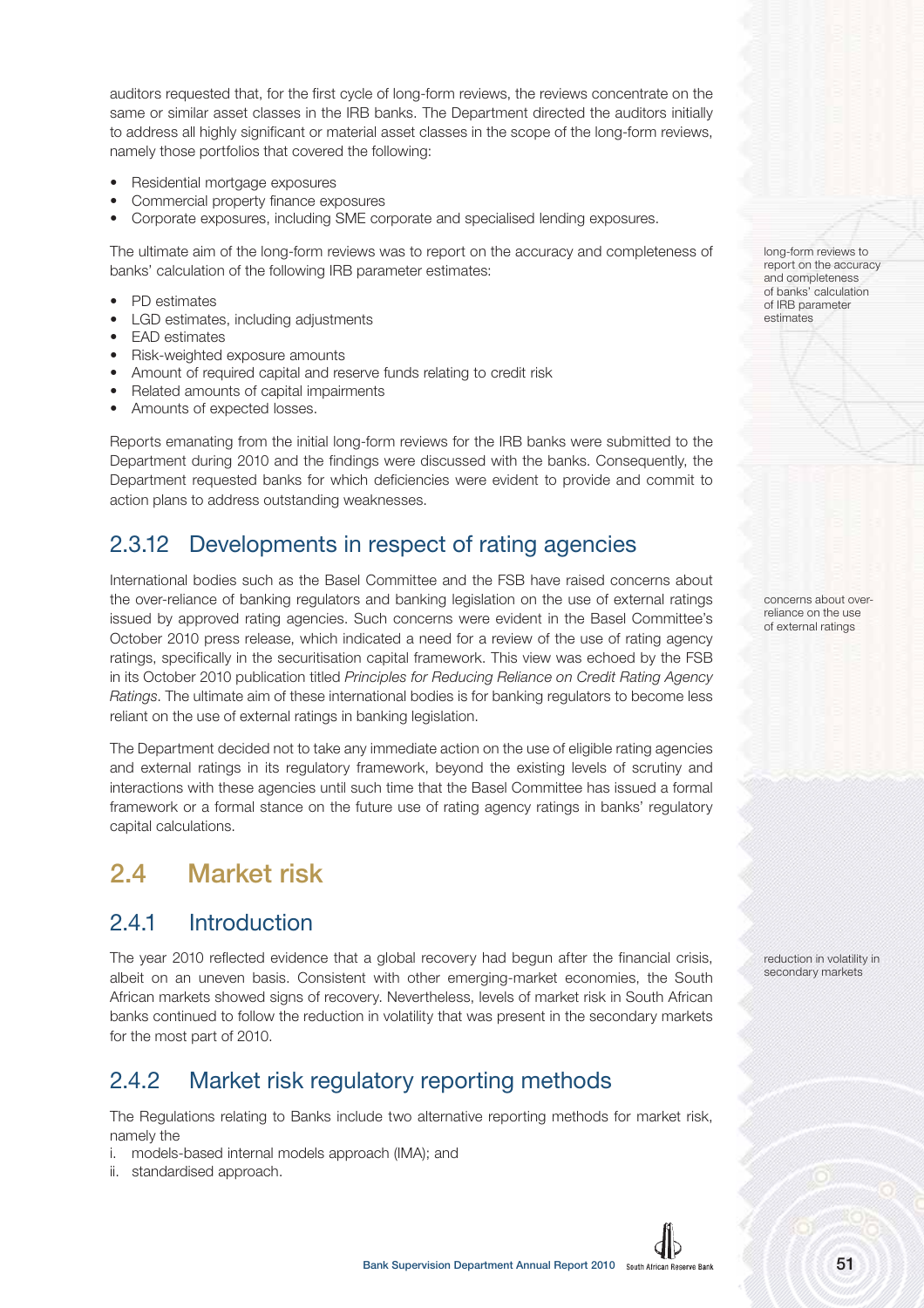Under approved circumstances, banks are also permitted to apply a combination of standardised and models-based reporting. As at the end of 2010 five of the thirty banks with market risk had permission to report according to the IMA.

### 2.4.3 Market risk reviews and key findings

Market risk reviews conducted in 2010 by the Department concentrated on banks with approval to use IMA for regulatory reporting. The Department received one application for use of the IMA. The application and approval processes were similar to those conducted in the previous years. The approval process included usage of a questionnaire, off-site analysis of the bank's information submission and an on-site review. The applicant was granted approval to adopt the IMA for the period beginning 1 January 2011.

The Department continues to conduct annual and quarterly reviews of the trading activities of IMA banks to assess their suitability to continue using the IMA. These reviews focused on changes in the sources of risk facing banks and their reaction in the form of changes to strategy, products, systems, structure, risk limits and capital. The recent performance of trading income generation and effectiveness of risk controls are also examined. The reviews complemented the data already received by the Department in the form of regulatory returns and other prudential requirements of IMA banks, such as monthly submissions of backtesting and stress-testing results. A total of 18 on-site meetings in the form of IMA annual reviews, new application and quarterly reviews were conducted during the 2010 calendar year.

The operational issues that resulted in poor performance of the VaR model at certain banks in the previous year were resolved, and the multiplication factor used to prescribe the amount of capital a bank is required to hold was lowered for the affected banks. The trading operations of many banks struggled to meet revenue targets during the year due to lower market activity and reduced volatility experienced for most of the 2010 calendar year, with the exception of the last quarter.

Banks' exposures to equities that are generally held for investment purposes are included in the banking book for accounting purposes. From a regulatory perspective, they receive capital treatment that is independent of the market risk charge, and is more punitive, with the risk weighting ranging between 100 and 400 per cent. Fifteen banks reported exposures of this nature in the course of 2010. Capital charges under these regulations contributed to approximately 4,99 per cent of banks' total capital requirements. For supervisory purposes, equity risk is overseen alongside market risk. Capital held for market risk made up about 2,25 per cent of the total capital requirement for the banking sector during the year.

### 2.4.4 Thematic review on liquidity risk management

In terms of the supervisory programme and the methodologies employed for the achievement thereof, the Department initiated a thematic review that addressed aspects pertaining to sections 79(1)(c) and 79(2) of the Banks Act, 1990, and regulation 26(13) of the Regulations relating to Banks. According to section 79 of the Banks Act, 1990, a bank shall not issue negotiable certificates of deposit (NCDs), promissory notes (PNs) or instruments of a similar character in excess of a percentage as specified in the Regulations relating to Banks. The objective of the review was to establish whether banks issued these instruments and whether they complied fully with the aforementioned regulation.

A questionnaire addressing the above-mentioned requirements was submitted to banks for completion. Information requested by the Department via the questionnaire was complemented with information obtained from regulatory returns for off-site analysis purposes. In addition, external auditors were required to attest to the accuracy of the information contained in the responses to the questionnaire to ensure that all the information was presented correctly and completely in all material respects.

market risk reviews concentrated on IMA banks

market risk capital made up about 2,25 per cent of the total capital requirement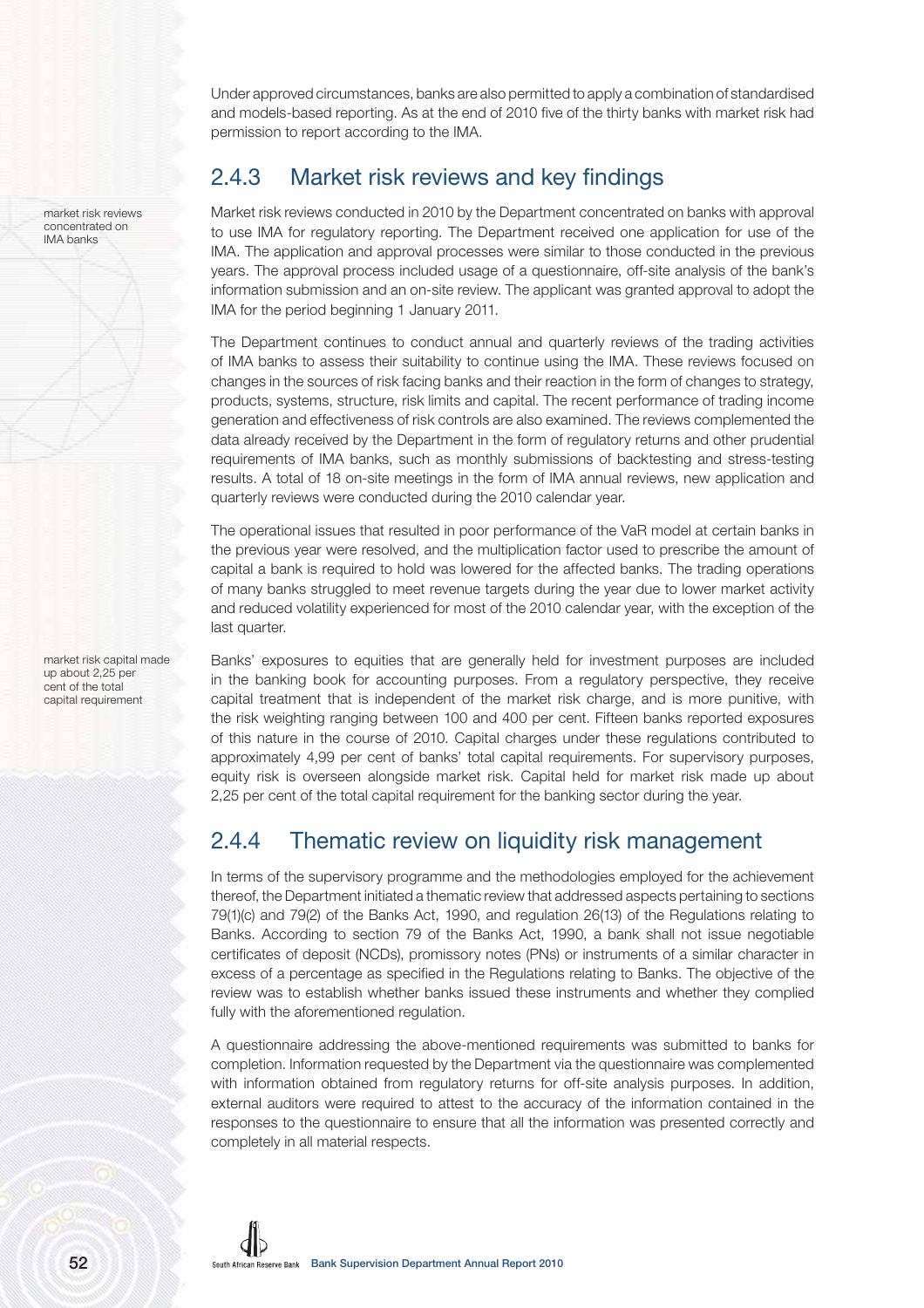The results of the review were used to obtain a better understanding of the reporting on the regulatory returns and to formulate possible amendments to the Regulations relating to Banks.

Generally, banks in South Africa either directly or indirectly address the relevant matters associated with the issuance by a bank of the above-mentioned instruments. However, the study revealed that banks should pay additional attention to ensuring that policies and processes are developed to enhance monitoring and control and, ultimately, the liquidity risk emanating from the issuance of such instruments. The Department acknowledges that the South African financial sector faces structural funding challenges which may affect the way in which banks fund their businesses. Banks are encouraged to pursue appropriate combinations of funding strategies taking cognisance of the term 'structure' and concentration risks associated with stressed circumstances.

Further work in this area will continue during 2011 in the form of a review that will be conducted by external auditors against particular criteria. The additional work will only be conducted for specific banks.

### 2.4.5 Participation in liquidity risk simulations

During 2010, the Department participated in liquidity risk simulation exercises at banks, which were facilitated by an independent external party. As is common knowledge, the recent international financial turmoil has proved that the importance of proper liquidity risk management within a formalised risk framework, commensurate with the nature and scale of business conducted by banks, has been underestimated. Representatives of the Department fulfilled the role of observers during these exercises.

The simulation exercises were based on a range of bank-specific balance-sheet and liquidity crisis simulation exercises, customised to meet banks' unique situations and the respective balance-sheet and crisis management teams' learning objectives. The aim was also, among other things, to allow participating banks to further enhance their resilience to liquidity stress in real-life scenarios, and to identify weaknesses and flaws in liquidity contingency plans. Although planning and preparedness are extremely important, testing under stress scenarios is arguably the most important component of a bank's liquidity contingency planning.

It became clear that the real-life scenarios not only challenged experienced crisis and liquidity management teams, but also effectively tested their respective liquidity risk and crisis management plans. A secondary advantage of the simulation exercises related to the opportunity for banks' executive teams to review their own crisis management actions under liquidity stress scenarios, and to ascertain whether key staff members understood the crisis risk management processes and their respective roles. It was, from the Department's perspective, interesting to observe how these teams co-ordinated with one another, and gave the management teams a sense of their banks' overall control and communication challenges. Furthermore, crisis management teams had the opportunity to learn how to test their own crisis and liquidity stress management processes, and how to operate effectively with one another under challenging circumstances.

From the outset, the liquidity simulation exercises were extremely useful since they focused on testing key liquidity management components, such as banks' risk strategies and profiles; the nature of business and asset types; funding strategies; the measurement and modelling of maturities; stress testing; and the availability of liquidity buffers, to name but a few. Furthermore, the exercises also focused on concentration risks, the quality and availability of management information, skills in the treasury and balance-sheet management functions, cost and revenue optimisation, and liquidity contingency planning.

Participants reported that they found the said simulation exercises extremely useful, that, they highlighted areas in which they could improve, and that they demonstrated the need for robust and conservative liquidity risk management planning. In conclusion, the Department is of the opinion that liquidity risk simulation exercises are extremely valuable and useful, and that they facilitate the enhancement of banks' respective liquidity risk management frameworks.

the South African financial sector faces structural funding challenges

proper liquidity risk management has been underestimated

crisis management teams test crisis and liquidity stress management processes

liquidity risk simulation exercises extremely valuable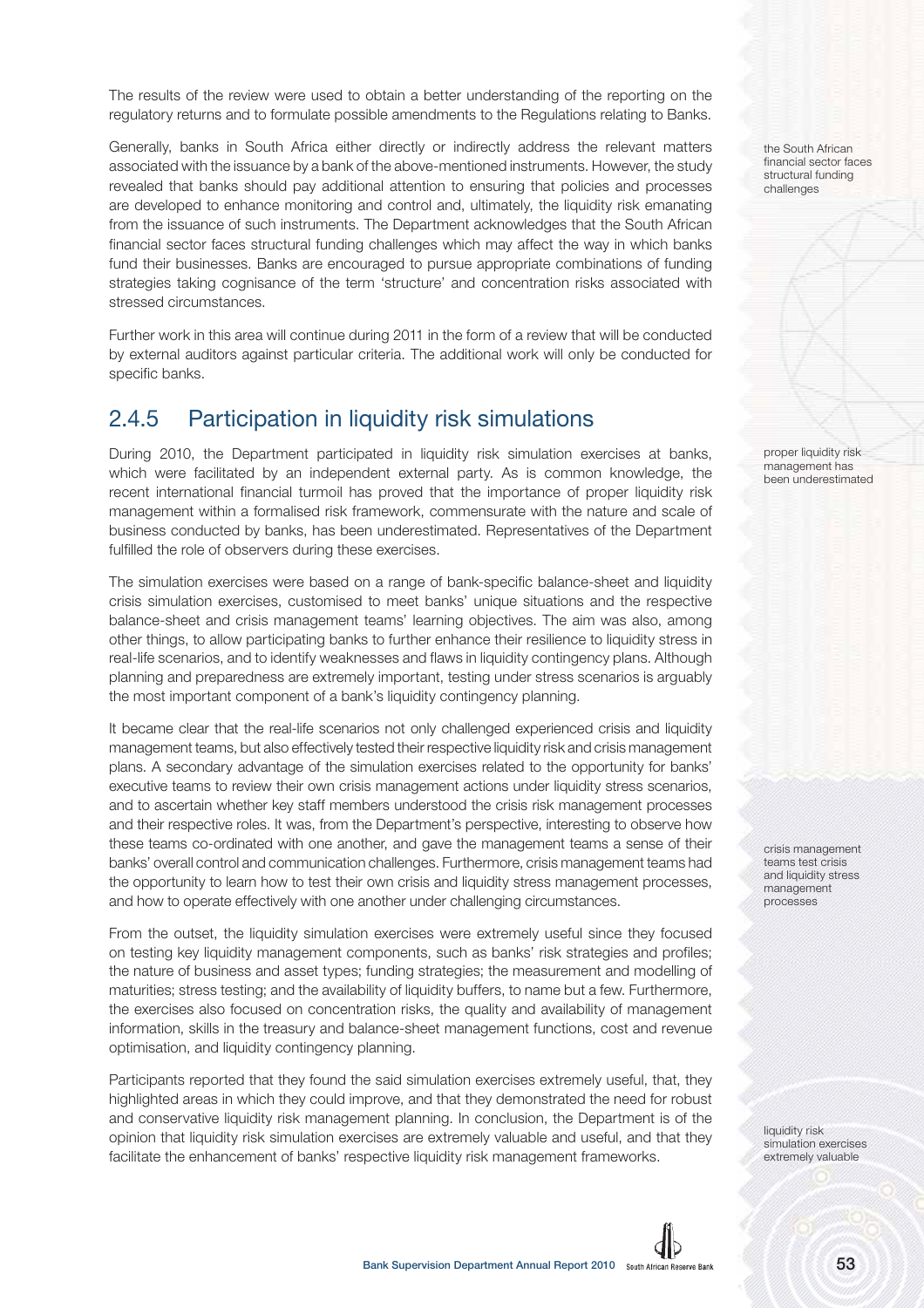banking-sector exposure to PIIGS not significant

certain banks used inappropriate reporting methodologies

## 2.4.6 Review of exposure to Portugal, Ireland, Italy, Greece and Spain

The fear that the sovereign debt crisis in Europe, which affected Portugal, Ireland, Italy, Greece and Spain (PIIGS), would negatively impact the South African banking sector resulted in the Department reviewing South African banks' exposures to PIIGS in all asset classes. The results of the analysis of exposures provided no evidence to suggest that the banking-sector exposure to PIIGS was significant or warranted concern.

### 2.4.7 Review of reporting methodologies for equity risk in the banking book

During 2010, a review of the reporting methodologies utilised for reporting equity risk in the banking book on form BA 340 was conducted. Regulation 31 of the Regulations relating to Banks allows various methodologies to be adopted. The methodology used by a bank is required to be appropriate to the nature of its business and the complexity of its operations. The Department's off-site industry-wide analysis revealed that certain banks were using inappropriate reporting methodologies, given the nature and complexity of their business operations. The relevant banks were requested to change their reporting methodologies to those that were more appropriate, given their own circumstances. This resulted in the affected banks being required to allocate increased capital for equity risk in the banking book.

# **2.5 Operational risk**

# 2.5.1 Introduction

Operational risk is inherent in all banking products, services and activities, and the effective management of operational risk has always been a fundamental element of banks' risk management programmes. As a result, sound operational risk management is a reflection of the effectiveness of the board and bank's management in administering its portfolio of products, services and activities. Effective operational risk response is not only about proactively reducing the downsides associated therewith, but also about seizing the opportunities for innovation and growth that may arise.

Similar to natural and human-induced disasters, most people largely ignore operational risk until it happens. Operational risk has to be minimised, whereas credit and market risk is normally optimised. Operational risk is the risk of loss resulting from failed or inadequate processes, people, systems and external events. Accordingly, the Department continued to promote and enhance the effectiveness of operational risk management at banks and banking groups since it contributes to enhancing the soundness of the banking system.

In line with the Department's supervisory review programme, a risk-based approach has been applied to the review of banks' operational risk. The Department recognises the principle of proportionality; in other words, the nature and extent of the operations and exposure of a bank or controlling company that will influence the nature, timing and extent of operational risk management within a bank or banking group. The bank and controlling company should have in place risk management policies and processes to identify, assess, monitor and control or mitigate operational risk. These policies and processes should be commensurate with the size and complexity of the bank and controlling company.

The work performed during the year can be summarised in the following categories:

- Focused operational risk reviews
- Processing of new applications
- Involvement in drafting operational risk consultative papers issued by the Basel Committee.

policies and processes should be commensurate with the size and complexity of the bank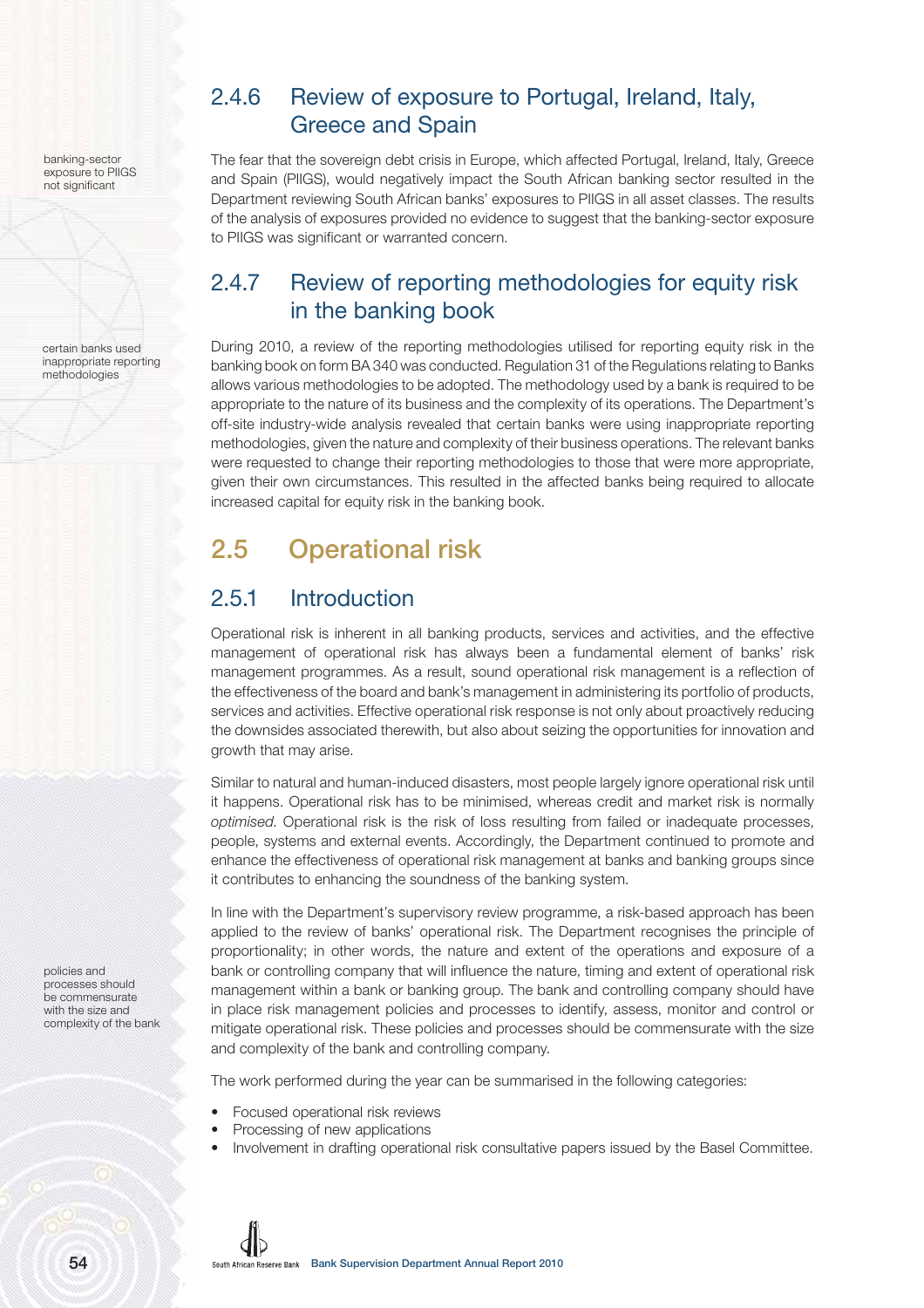### 2.5.2 Focused operational risk reviews

A number of focused operational risk reviews were carried out during the year. The purpose of the reviews was, among other things, to determine whether banks had in place risk management policies and procedures to identify, assess, monitor and control or mitigate operational risk, and if banks that were using one of the four approaches for calculating operational risk capital, namely the AMA, TSA, the alternative standardised approach (ASA) or the BIA are meeting the qualifying criteria, and qualitative and quantitative standards.

The reviews were conducted in line with the risk-based supervision approach and the principle of proportionality as discussed earlier. A high-level example of the most prominent topics addressed during 2010 is as follows:

- Review of the management information reports or "dashboards" used for operational risk management on a group consolidated, bank, major subsidiary and material business unit level.
- Update and review of outsourcing and business continuity.
- Review of the alignment of the group strategy with the operational risk appetite statement.
- AMA banks and the AMA applicant were requested to demonstrate the use of the operational risk management framework and the operational risk measurement system.
- Findings of banks' internal audit regarding scenarios.
- Discussion of internal and external audit reports issued during the banks' 2009/10 financial year related to operational risk management.

The main findings from reviews are as follows:

#### 2.5.2.1 Quality of the operational risk management information reports

The Department encouraged banks (refer to the Annual Report 2009 Bank Supervision Department: pages 55–56) to improve the qualitative characteristics (i.e., reliability, relevance, comparability and understandability) of the operational risk management reports on a consolidated, subsidiary and business unit level. Qualitative characteristics are those attributes that make the information provided in operational risk management reports useful. If comprehensive and useful information does not exist, managers may not be aware of the true operational risk condition of their bank and key governance players may be misled.

The scope of operational risk is broad and the base of operational risk management is wide. Operational risk should therefore not be viewed in isolation. A sound practice for senior management to follow is to ensure that staff responsible for managing operational risk coordinate and communicate effectively with staff members responsible for managing credit, and market and other risks, and with those in the bank who are responsible for the procurement of external services such as insurance risk transfer and outsourcing arrangements. Failure to do so could result in significant gaps or overlaps in a bank's overall risk management programme. The operational risk management function should be able to consolidate detailed information at business unit or divisional level in a meaningful way for senior managers to assess and then determine what action to take.

During 2010, banks made good progress towards improving the quality of operational risk reporting.

#### 2.5.2.2 Outsourcing and business continuity

The Department was satisfied with the overall work completed by banks relating to outsourcing, business continuity planning and disaster recovery planning. In a limited number of isolated cases, the Department noted instances where no disaster recovery facilities were in place for certain subcomponent parts of a business unit and where the test simulations were not satisfactory. These banks were requested to supply the Department with a progress report, including timelines, to finalise all issues in the business units related to disaster recovery.

focused operational risk reviews

operational risk should not be viewed in isolation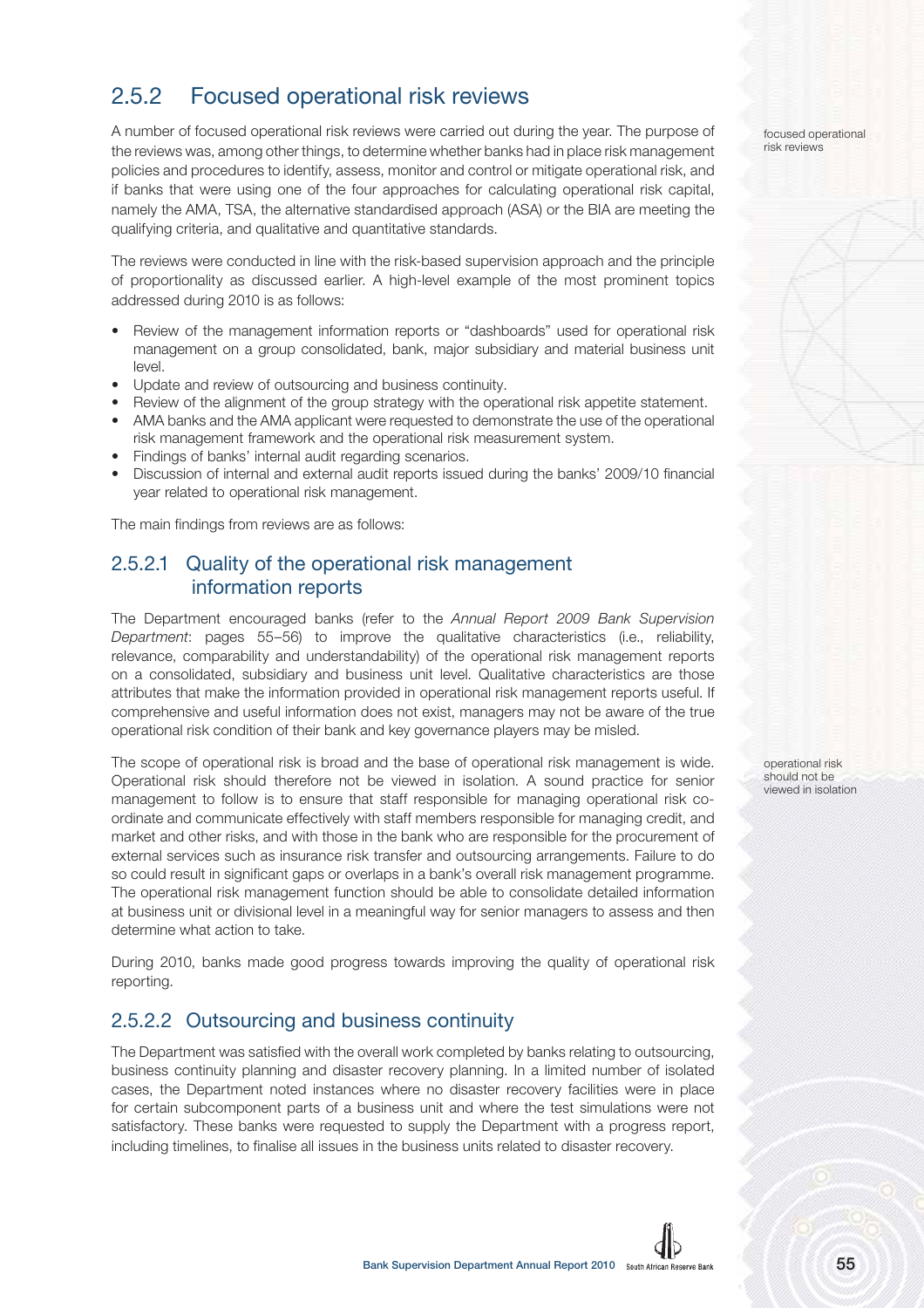#### 2.5.2.3 Alignment of the group strategy with the operational risk appetite statement

Operational "risk appetite" is a high-level determination of the types of risk a bank is willing to accept, taking into account the risk/return attributes. Risk appetite is associated with strategy, such as the decision to enter the payments and settlements business. Operational "risk tolerance" is a more specific determination of the type or amount of risk a bank is willing to accept in relation to a business strategy, such as the payment activities, types, or products the bank is willing to entertain. Risk appetite and tolerance statements may be combined.

The discussions held between the banks and the Department did not focus on the differences between the tolerance and the appetite for operational risk. In order to stimulate discussion around the operational risk appetite statement (ORAS) , banks were requested to demonstrate and/or explain the following:

- How did the board (or a board subcommittee) monitor adherence to ORAS
- Clear and measurable triggers form part of the ORAS or operational risk tolerance that results in remedial action
- ORAS considers all relevant risks, including risk aversion, the current financial situation, the business environment and the group's corporate culture and strategic direction.

Since operational risk is evolving, the setting and reviewing of ORAS is not as yet a wellestablished practice. More time, development and maturity of banks' operational risk management frameworks will be required to set and embed operational risk appetite.

### 2.5.2.4 The demonstration of the use of the operational risk management framework and operational risk measurement system

An AMA banking group is required to develop an operational risk management framework (ORMF) that enables management to manage and measure operational risk effectively. The ORMF consists of operational risk organisational and governance structures, policies, procedures and processes, and systems a bank uses in identifying, assessing, measuring, monitoring, controlling and mitigating operational risk. A banking group's operational risk measurement system (ORMS) consists of the systems and data used to measure operational risk in order to estimate operational risk regulatory capital.

The level at which the broader ORMF processes and practices have been embedded at all organisational levels across a bank is referred to as 'embeddedness'. The embeddedness assessment is based on the supervisory review of management's judgement and decisionmaking, and is broader than a "point-in-time" assessment. Clearly, when it is used in decisionmaking over a sustained period, it can add to a demonstration of the level of embeddedness, and the concept should not be regarded as a one-off, single-point-in-time test. The requirement is ongoing and a bank will need to ensure that its ability to demonstrate embeddedness is not adversely impacted by change, for example, in staff, products, processes or environment.

A bank must meet the use and embeddedness requirement at the time of the initial AMA assessment, and on an ongoing business-as-usual basis. In the business-as-usual context, it is expected that the ORMF will be updated regularly, and evolve as more experience in the management and quantification of operational risk is gained.

The Department was satisfied that AMA banks' business entity or unit heads and responsible staff had a working knowledge of the ORMS methodology (i.e., it was not regarded as a "black box") and ORMF.

more development and maturity of operational risk management frameworks required

embeddedness assessment of management's judgement and decision-making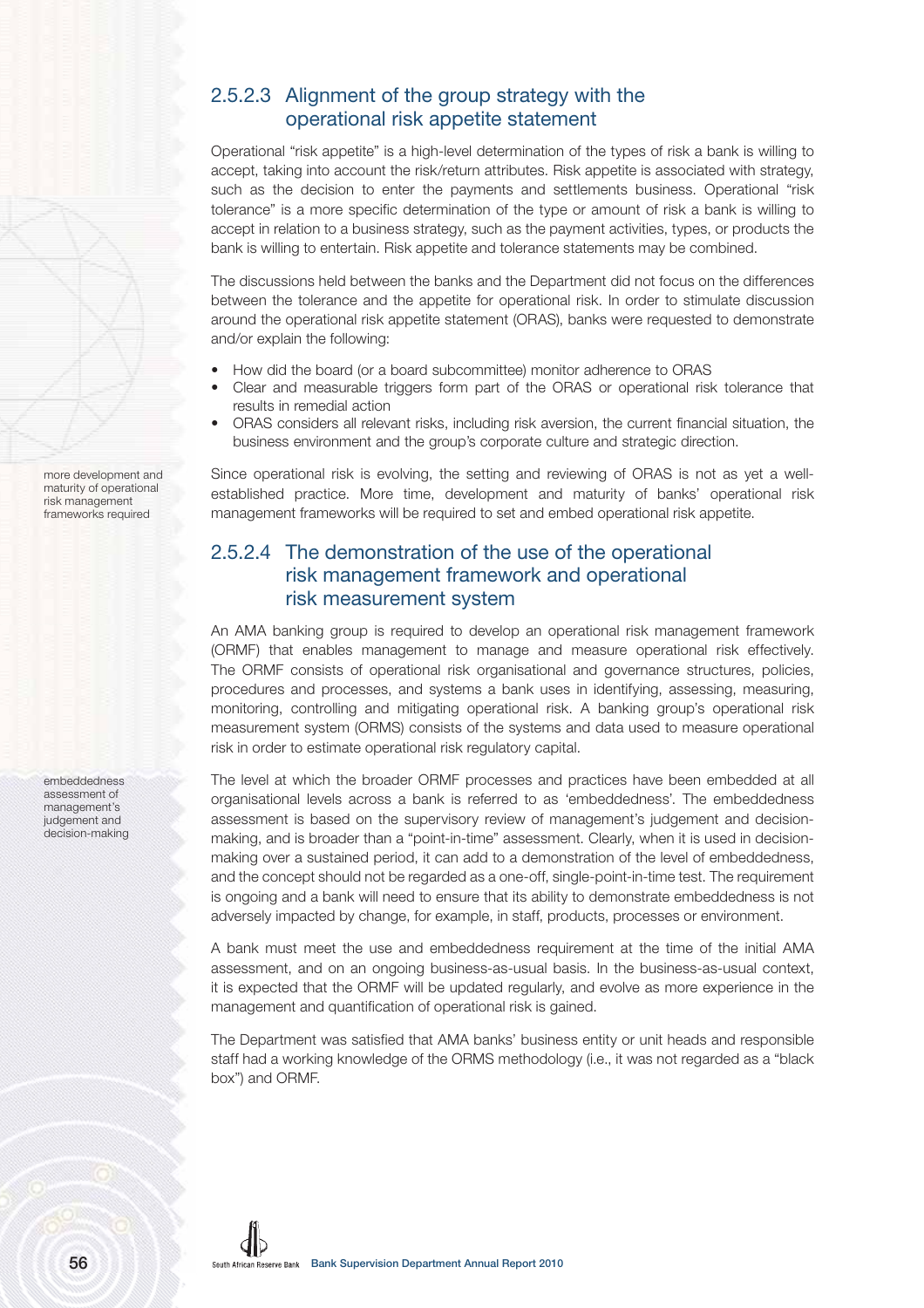### 2.5.2.5 Banks' internal audit findings regarding scenarios

The Department requested the AMA banks' Internal Audit Departments to include in their audit programmes for 2010 an audit of the design and operating effectiveness of scenario policies and procedures. The Department required that this audit include the documentation of the scenario elicitation process, the completeness of the scenario results and the transparency of the underlying processes used. The results of the audits were discussed with the banks involved. As a result of the internal audit reports, the Department required banks to strengthen the

- attendance of scenario workshops and enhance the governance over the approval of scenarios; and
- challenge of scenarios, where scenario severities were decreased without substantiating documentation or were in conflict with the current control environment.

#### 2.5.2.6 Discussion of internal and external audit reports

The board of directors of a bank should ensure that the bank's operational risk framework is subject to effective independent review by audit. Audit coverage should be adequate to verify independently that the bank's operational risk framework has been implemented as intended and is functioning effectively. The Department included the following during the focused operational risk reviews:

- Discussion of group internal audit reports issued during the banks' 2009/10 financial year related to operational risk management. Not only operational risk-specific audits were included in the discussions, but also audits where operational risk-related issues were the cause of unsatisfactory opinions.
- Discussion of issues raised by the banks' external auditors in reports to management during the interim and year-end audit that are related to operational risk.

The discussions contributed to the information-gathering process and supervisory review and evaluation process.

### 2.5.3 Addressing shortcomings or weaknesses and implementing improvements

For the limited number of cases where the Department was not satisfied with the level, status, sophistication or practical application of operational risk management, the banks concerned were requested to address shortcomings or weaknesses and implement improvements. These banks provided the Department with feedback on a regular basis and the Department is comfortable with the progress made.

### 2.5.4 The processing of new applications

The Department received one application from a banking group to adopt a more appropriate and sophisticated approach to calculate the operational risk exposure and regulatory capital. The application was in respect of AMA. The application and approval processes were similar to those followed in the previous years (please refer to the Annual Report Bank Supervision Department 2007: pages 33, 34). The applicant banking group was granted approval to adopt the mentioned approach.

### 2.5.5 Status of banks per operational risk approach

As at the end of 2010, the number of banks that was using the respective approaches for operational risk was as follows:

audit coverage should be adequate

application to adopt a more sophisticated approach to calculate operational risk exposure and regulatory capital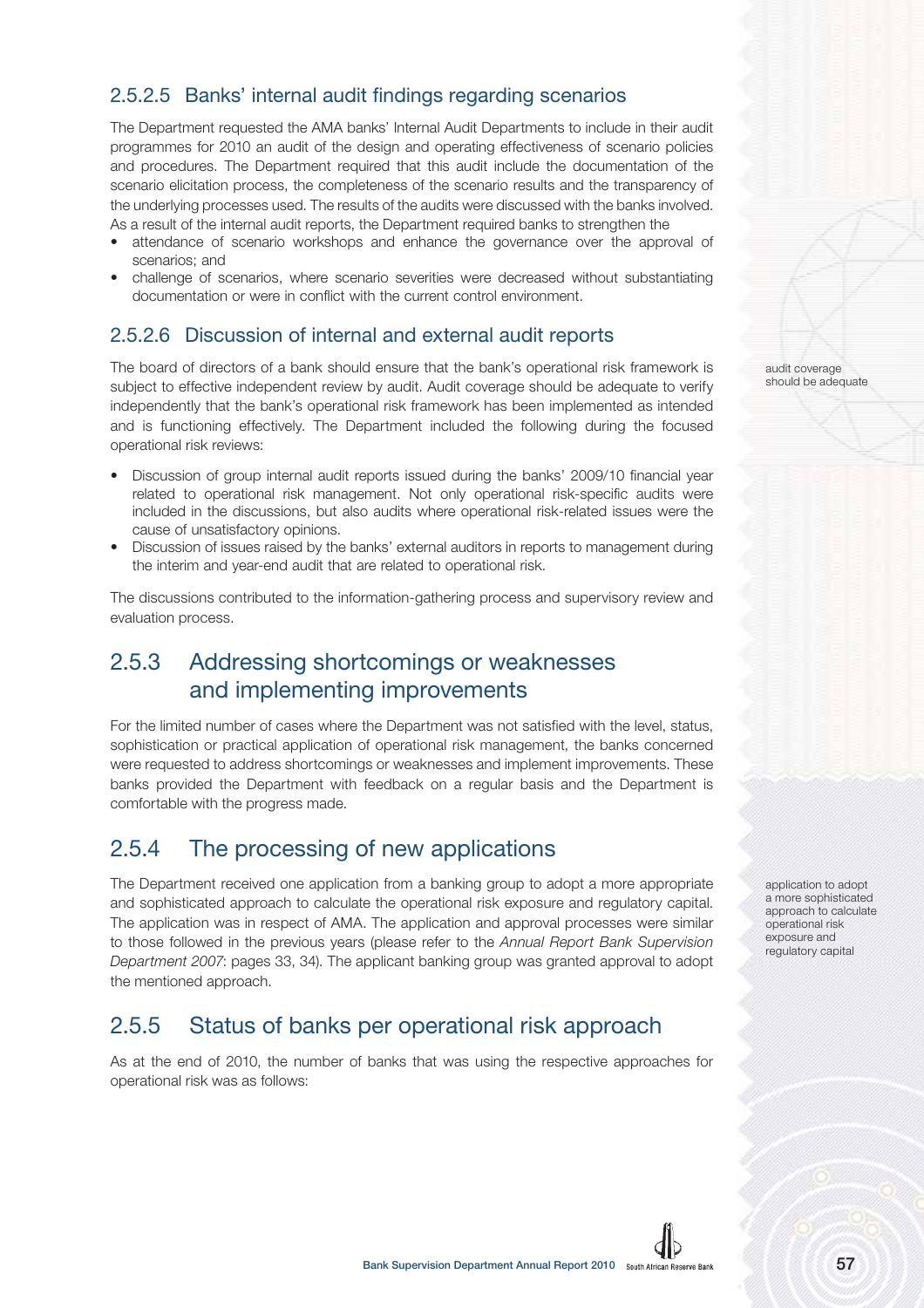#### Figure 2.2 Number of banks per operational risk approach



The difference in the number of banks-per-capital approach between 2010 and 2009 is attributable to the one bank moving from TSA to AMA and another, namely Imperial Bank Limited, being deregistered in 2010.

### 2.5.6 Operational risk consultative papers issued by the Basel Committee

The Department continually monitors developments with regard to operational risk. In this regard the Basel Committee issued two consultative documents on operational risk in December 2010, namely "Sound Practices for the Management and Supervision of Operational Risk" and "Operational Risk: Supervisory Guidelines for the Advanced Measurement Approaches".

"Sound Practices for the Management and Supervision of Operational Risk"7 updates the Basel Committee's 2003 paper on this topic. The updated version highlights the evolution of operational risk management since 2003, and is based on best industry practice and supervisory experience. The Basel Committee anticipated that industry sound practice would continue to evolve, and banks and supervisors have expanded their knowledge and experience in implementing operational risk management frameworks. A range of practice reviews covering governance, data and modelling issues, loss data collection exercises, and QISs have also contributed to industry and supervisory knowledge, and the emergence of sound industry practice. The principles outlined in the paper are discussed in the context of three overarching themes: (i) governance, (ii) risk management and (iii) disclosure.

The Basel Committee also issued for consultation a paper titled "Operational Risk: Supervisory Guidelines for the Advanced Measurement Approaches".<sup>8</sup> The regulatory capital-adequacy framework envisages that, over time, the operational risk discipline would continue to mature and converge towards a narrower band of effective risk management and measurement practices. The guidance seeks to achieve this better by setting out supervisory guidelines. Consistent with SIGOR's mandate, this paper identifies supervisory guidelines associated with the development and maintenance of key internal governance, data and modelling frameworks underlying an AMA. Because operational risk is an emerging discipline, this paper is intended to be an evergreen document and, as further issues are identified and expectations for convergence towards a narrower range of appropriate practices are developed, they too will be added to the document. This paper does not reduce or supersede the discretion of national supervisors to act in a manner that is consistent with their particular regulatory approaches. Rather, the

<sup>8</sup> Available at http://www.bis.org/publ/bcbs184.htm.



industry sound practice would continue to evolve

convergence towards a narrower band of effective risk management and measurement practices

Available at http://www.bis.org/publ/bcbs183.htm.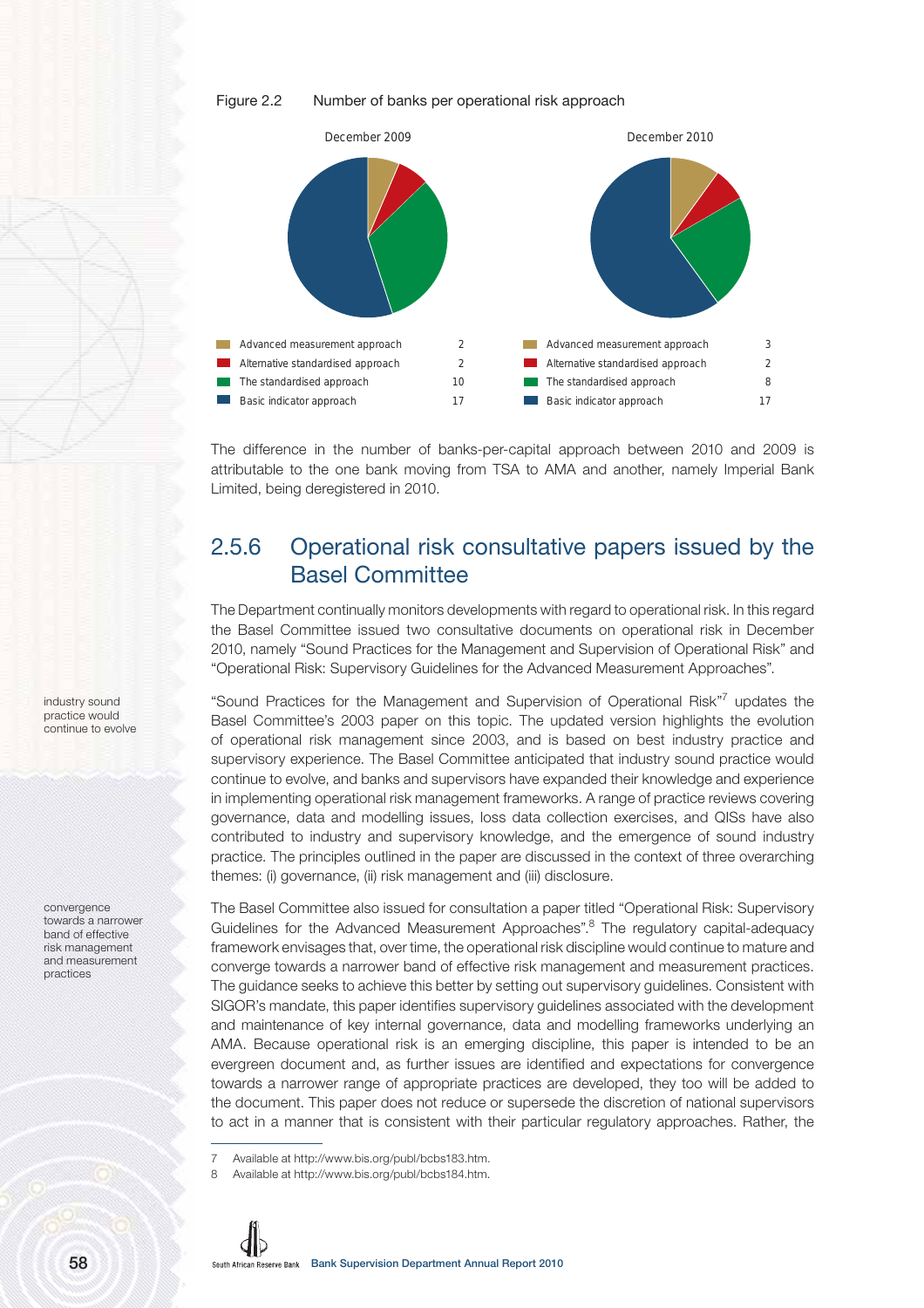publication of this paper is intended to facilitate a convergence of practice by banks and national supervisors. Furthermore, while the status of banks accredited to use an AMA framework will not be affected by the observations and conclusions of this paper, some AMA banks may need to amend their practices to reflect the paper's contents.

The aforementioned two proposals are also likely to have an impact on the current regulatory and supervisory framework in South Africa, particularly relating to operational risk management. Furthermore, as a member of the Basel Committee, South Africa would be expected to adopt the proposals once they have been finalised.

South African banks were invited to respond to these proposals, highlighting any practical difficulties foreseen or potential effects on both themselves and the general banking sector that would require some consideration from the Basel Committee.

### 2.5.7 Conclusion

Although the Department is satisfied with the management of operational risk from a sectoral perspective, there is room for improvement. Banks were, yet again, encouraged to monitor the ongoing move of operational risk towards the act of managing risk rather than merely keeping score. Because operational risk management is evolving and the business environment is constantly changing, management should ensure that operational risk policies, processes and systems remain sufficiently robust. Improvements in operational risk management will depend on the degree to which operational risk managers' concerns are considered, and the willingness of senior management to act promptly and appropriately on their warnings. A constant challenge for management is to validate that sufficient assurance can be placed on the design and operating effectiveness of the operational risk framework, policies, procedures and internal controls to identify, assess, monitor and control or mitigate operational risk to which the entity is exposed.

# **2.6 Pillar 2: Capital management**

### 2.6.1 Introduction

As stated in the Department's 2009 Annual Report, the focus areas of the ICAAP reviews for 2009 were on the five largest banks. Furthermore, future work would focus on the following during 2010:

- Finalisation of ICAAP reviews of smaller banks
- Commencement of ICAAP reviews of branches of foreign institutions.

The general consensus on the small banks' ICAAPs is that, in most of the cases, risk management processes are in place, but their articulation in the ICAAP document is poor. Pertinent risk areas for smaller banks operating in niche areas of expertise that require more attention include concentration risk, interest rate risk in the banking book and business risk. As regards larger banks, ICAAPs are constantly improved upon and refined. Credit risk remained the most significant risk area for larger banks.

### 2.6.2 Overview of the analysis of unsecured retail loans in the South African industry and the level of capital to be held by banks that adopt different approaches to measure credit risk

During 2009–10, the Department conducted ICAAP on-site reviews at banks whose main business is that of granting unsecured finance in the retail market. These banks did not have sufficient internal data to enable the comparison between the IRB approach and STA. The

banks encouraged to move operational risk towards the act of managing risk rather than merely keeping score

the Department conducted ICAAP onsite reviews at banks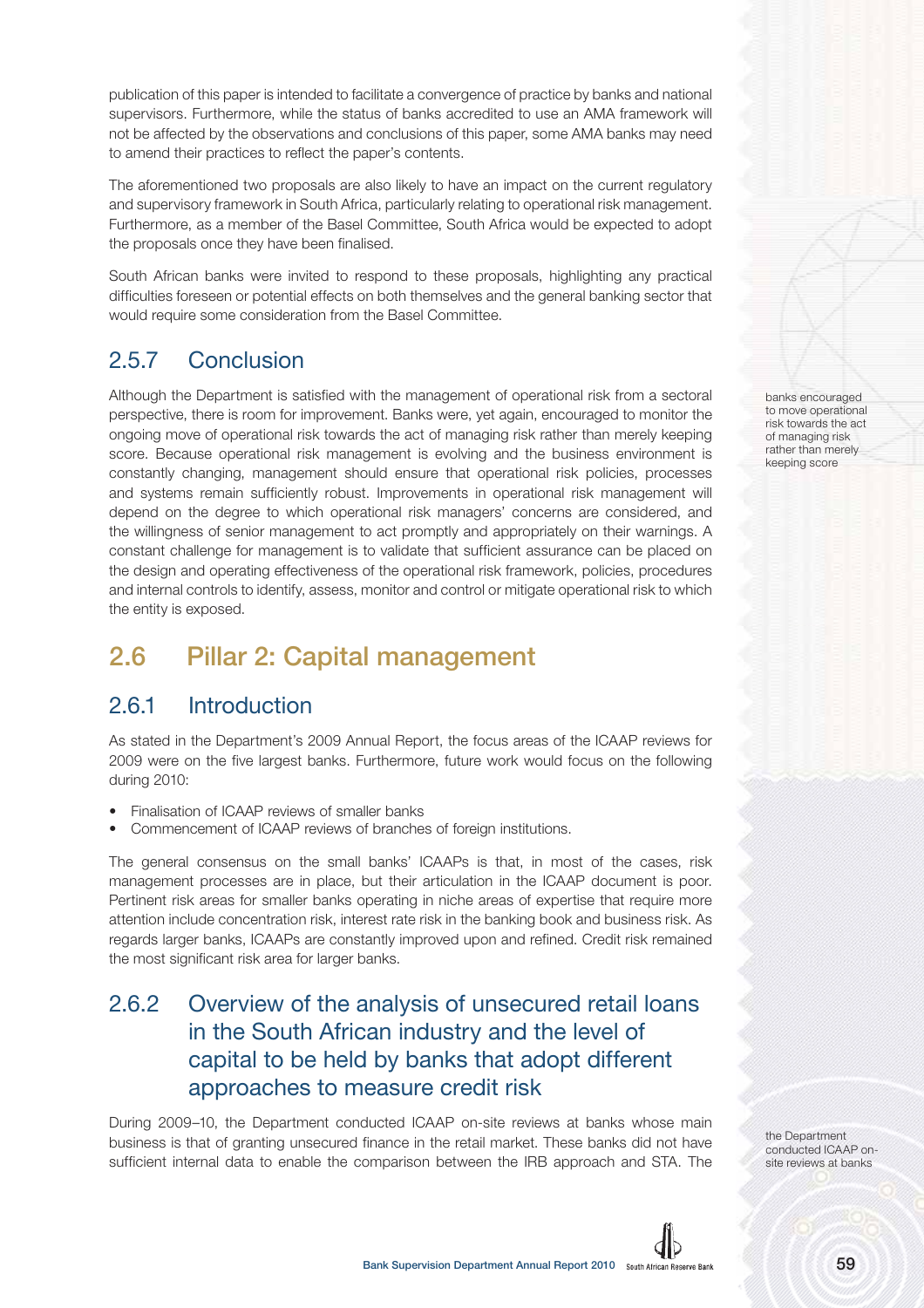industry analysis of banks that adopted the IRB approach

comparison was necessary in order to assess the sufficiency of capital held by banks that apply STA in this particular market segment.

Subsequent to the ICAAP on-site reviews, the Department conducted an industry analysis of banks that had adopted the IRB approach in South Africa. The analysis included unsecured retail loans, less than R30 000, including loans where the maximum National Credit Act (NCA) interest rates were charged. The aforementioned industry analysis showed that the amount of capital held by IRB banks was significantly more than the amount held by banks on the STA, with similar portfolios. Furthermore, in order to ensure level playing fields, these data would be used to determine the individual capital requirements for banks on STA in the same niche market.

Based on the review of the aforementioned unsecured lending books of three large IRB banks, it was evident that the three banks that applied the IRB approach held 3,13 times more required RWAs than banks that had adopted STA.

It should be noted that the above-mentioned study only attempted to ascertain the sufficiency of capital requirements relating to credit risk, and excluded other risk areas such as operational risk, business risk and concentration risk.

### 2.6.3 Capital floors

Directive 9/2009 issued in terms of section 6(6) of the Banks Act, 1990 requires banks to be subject to capital floors in their first four years of implementing IRB approaches for credit or the AMA for operational risk. Capital floors were put in place in order to ensure that large amounts of capital were not released when banks adopted more advanced approaches in respect of credit risk and operational risk.

In respect of banks that had adopted the IRB approach since 1 January 2008, the capital floor requirement was based on 95 per cent of the Basel I figure. Since 1 January 2010 the requirement has been reduced to 90 per cent.

The Department monitored the capital floor reporting by banks during the year under review and in certain instances requested the external auditors to review the accuracy of capital floor calculations. Three banks were required to hold more capital during various reporting periods in 2010, in order to comply with capital floor requirements.

## 2.6.4 Participation in the Basel Committee (Basel III) Quantitative Impact Study

As a member of the Basel Committee, South Africa participated in the comprehensive quantitative impact assessment. A total of seven locally registered South African banks were requested to take part in the assessment. The selected banks and their dedicated employees were instrumental in ensuring South Africa's successful participation in the aforementioned exercise.

Participating banks first submitted data on 30 April 2010, whereafter the Basel Committee required that they submit additional data. All South African banks submitted the required data on time; the deadline for the submission of completed templates containing additional data to this Office was 23 September 2010. Notwithstanding the tight deadlines, all participating bank submissions and corrections were made on time.

It was of the utmost importance that the Department received accurate data from participating banks for onward transmission to the Basel Committee. Therefore, the following actions were taken:

- South African banks participating in the impact assessment were requested to comment on the accuracy of the proposed templates and instruction document, before the final documents were released by the Basel Committee.
- In order to ensure that banks understood what was required and to clarify interpretational issues on the templates, the Department collated questions from participating banks and provided responses to those questions. On 18 March 2010 a workshop was held with all participating banks to clarify and discuss interpretational issues.

reporting by banks

capital floor

comprehensive quantitative impact assessment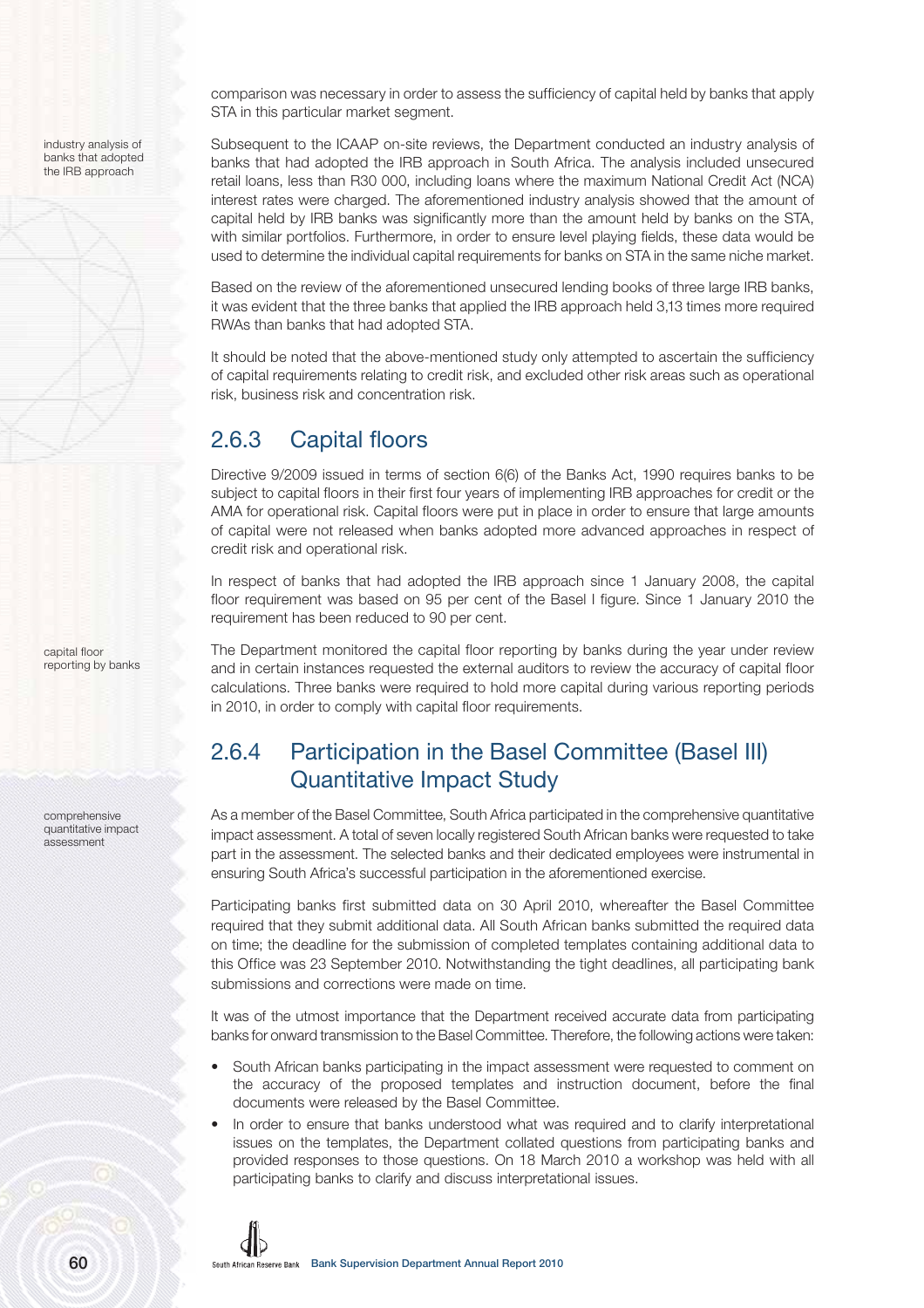- Meetings were held with participating banks, where the preliminary results of their submissions were discussed and so too final corrections, where necessary, before the data were sent to the Basel Committee in May 2010.
- The Basel Committee's list of frequently asked questions was released to participating banks, as and when it was updated. The extensive question-and-answer documents ensured that the submission templates were completed in a uniform manner, thereby facilitating comparison between global banks.
- The Department and members of the various working groups of the Basel Committee received the data.

The data collected in comprehensive quantitative impact assessments were used by the Basel Committee to determine the final calibration of the new Basel III requirements. The impact assessment also gauged what the impact of the Basel III rules would be on participating banks and participating countries.

The final outcome of the work done by the QIS Working Group, the PDG and the Basel Committee was the Basel III rules that were subsequently published by the Basel Committee in 2010, together with a public report on the data collected. $9$ 

### 2.6.5 Overview of Basel Committee press releases or papers relating to capital, and the Department's comments

The Basel Committee issued the following consultative documents and requested comments thereon:

- "Strengthening the Resilience of the Banking Sector (December 2009)"
- "Countercyclical Capital Buffer Proposal (July 2010)"
- "Basel Committee Proposal to Ensure the Loss Absorbency of Regulatory Capital at the Point of Non-Viability (August 2010)"
- "Capitalisation of Bank Exposures to Central Counterparties (December 2010)".

The aforementioned consultative documents contained proposed regulatory capital-adequacy rules that would impact on the current regulatory and supervisory framework in South Africa. Furthermore, as a member of the Basel Committee, South Africa would be expected to implement the proposals once they have been finalised.

It was therefore necessary and important for the South African banking sector to respond to these proposals, highlighting the potential effects on both themselves and the industry, and setting out practical aspects to be considered with respect to their implementation. In this regard, the Department facilitated a sector response to the Basel Committee.

# **2.7 Pillar 3: Disclosure**

### 2.7.1 Introduction

Following the FSB's release of a document titled "Thematic Review on Risk Disclosures by Market Participants" in June 2010, the Department provided input by means of a review template on the thematic review of the implementation by FSB member jurisdictions of the risk disclosure recommendations of the April 2008 FSB Report on Enhancing Market and Institutional Resilience.

The review template was structured around the three recommendations contained in the abovementioned FSB 2008 report.

Basel Committee to determine the final calibration of Basel III requirements

South Africa to implement proposals once they have been finalised

<sup>9</sup> Available at: http://www.bis.org/list/basel3/index.htm.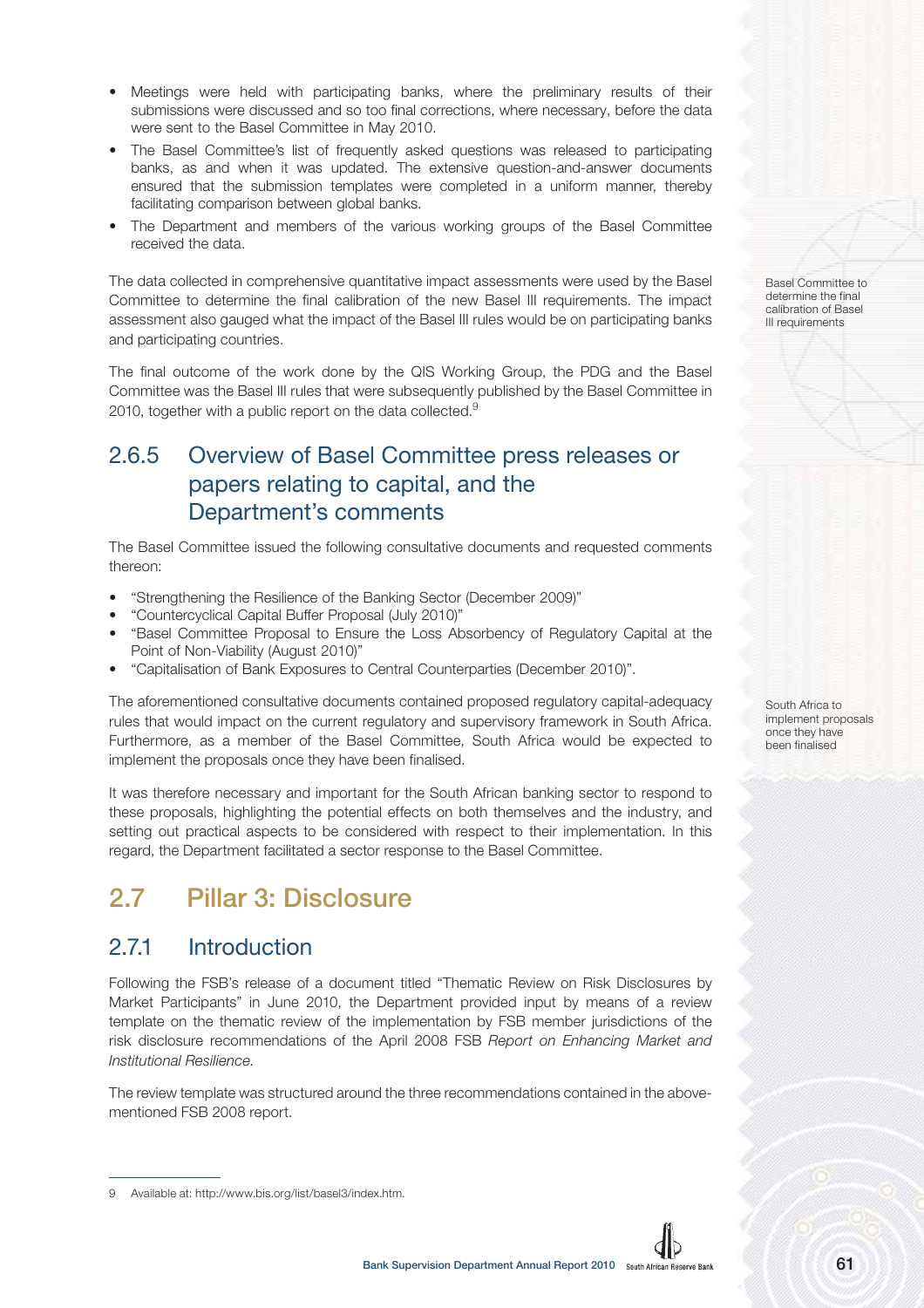Part 1 on recommendation III.1 of the April 2008 report enquired about supervisory dialogue with firms involved in leading-practice risk disclosures to the public, and the extent to which these firms had made the identified disclosures in 2008 and subsequent periods.

Part 2 on recommendation III.2 was based on industry efforts to identify the principles for useful risk disclosures, or to identify any specific additional recommended disclosures, going forward.

Part 3 on recommendation III.3 questioned the steps taken or planned by supervisors to implement the Basel II Pillar 3 disclosure enhancements recommended by the Basel Committee in July 2009 by the end of 2010.

### 2.7.2 Overview of the process of assessing disclosure

The process followed in assessing the Pillar 3 disclosure of banks comprised the following steps:

- Step 1: The Department reviewed banks' disclosures as published on their websites and as part of their annual reports.
- Step 2: The disclosures were benchmarked against the requirements of regulation 43 of the Regulations relating to Banks.
- Step 3: The Department provided feedback on the banks' disclosures during structured meetings, and gaps identified with regard to these disclosures were highlighted.
- Step 4: A letter summarising all the findings was sent to each bank for its comments on the overall assessment and feedback on the steps it intended to implement in order to ensure full compliance with the disclosure requirements.
- Step 5: The banks' responses were analysed, and their compliance with the requirements was followed up in future disclosures to determine whether the specific identified gaps and/ or areas of non-compliance had since been rectified.

The Pillar 3 disclosure reviews focused on large banks and some of the medium-sized banks in South Africa. A disclosure template was developed and used for the aforementioned benchmarking exercise. The key objective of the Pillar 3 reviews performed by the Department was to assist banks in complying with all the disclosure requirements that were applicable to them by identifying gaps and making appropriate recommendations.

### 2.7.3 Key findings

The Department noted a marked improvement in the level of public disclosure by banks since the January 2008 Basel II implementation date. All the banks reviewed during 2010 were found to be taking appropriate steps to move towards full compliance with the requirements of regulation 43 of the Regulations relating to Banks. However, the Department identified the following common disclosure weaknesses:

- Most of the banks did not disclose the differences between the manner in which the entities within the group were consolidated for accounting and for regulatory purposes.
- Bank capital requirements for all the different risk areas were not disclosed in the required format; RWAs instead of capital requirements were disclosed.
- With regard to credit risk the following was noted:
	- The non-disclosure of banks' average amount of gross exposure during the reporting period, which amount should be calculated on a daily average basis
	- In the case of disclosure of the maturity breakdown of the bank's credit portfolio, which should be based on the residual contractual maturity of the said exposures, it was found that in most cases banks were not disclosing the information for each major type of credit exposure
	- In the case of historical information, it was found that banks that had adopted the IRB approach for measurement of credit risk did not disclose quantitative information relating to historical results on the amount of actual losses (i.e., amounts written off and specific

disclosure template was developed and used for benchmarking exercise

the Department identified common disclosure weaknesses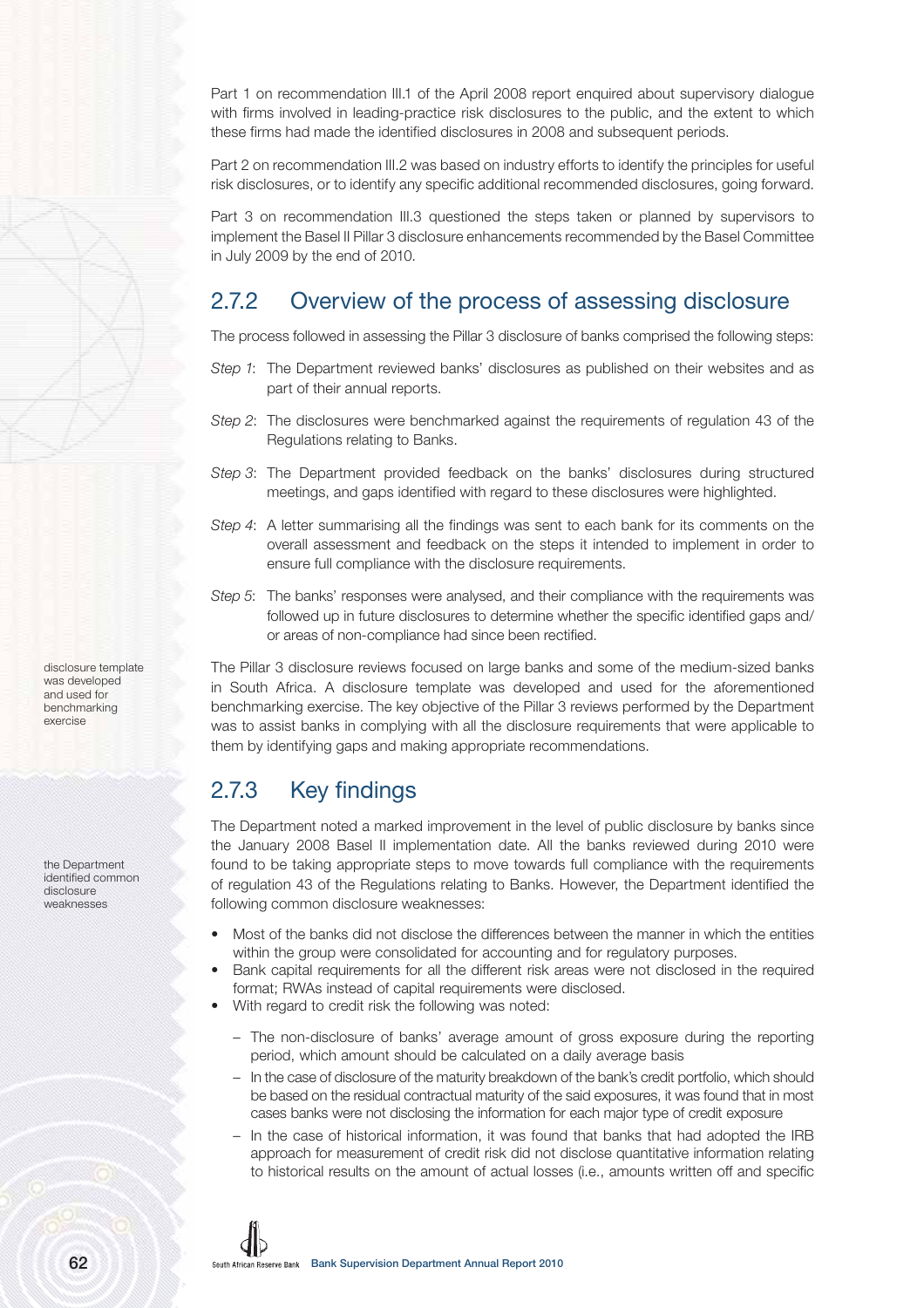provisions raised) in respect of the period preceding the current financial year, including sufficiently detailed information in respect of

- º the extent to which the loss amounts differed from the past experience and the factors that impacted on the bank's loss experience; and
- ° a comparison between the bank's risk estimates and actual outcome over a sufficiently long period to assess the bank's internal rating processes with reasons for any material differences
- With respect to market risk, some banks did not disclose the cumulative amount of gains or losses they had realised from the sale or liquidation of positions held in the bank's banking book during the current reporting period.

# **2.8 Stress testing**

### 2.8.1 Introduction

'Stress testing', as defined by the BIS, is a risk management technique that is used to evaluate the potential effects of a specific event and/or movement in a set of financial variables on an institution's financial condition. As financial resources fall and as requirements for these resources are likely to rise in times of stress, stress testing is a key tool used by regulators for understanding the appropriate level of resources required to ensure that banks remain solvent and liquid during difficult times. From a supervisory perspective, it is of paramount importance that the Department objectively establishes that South African banks are capitalised adequately. In this regard, the capital buffer, as confirmed in the stress-testing approach, forms a major element.

It is necessary for banks and other financial institutions to hold sufficient capital and liquidity buffers to protect themselves against severe unexpected events. Shareholders, investors and depositors need to be confident that the banking system will not become distressed to the point of failure, whatever the future state of the economy. Stress testing is an important input to the capital-adequacy assessment process and decisions concerning the adequacy of capital buffers.

### 2.8.2 Overview of common scenario stress-testing exercise

Performing stress testing based on common scenarios is one of the principles for sound stress testing as outlined by the BIS. During 2010, the Department performed a common scenario stress-testing exercise on the South African banking system. A common scenario exercise requires all participating entities to apply the same scenarios, whereas the banks may perform internal stress-testing exercises using bespoke scenarios.

The overall objective of the exercise was to identify and assess the vulnerabilities of the South African banking system under different plausible stressed macroeconomic scenarios. Each participating bank independently applied the set of common macroeconomic scenarios provided by the Department, and the Department collated and compared the results. The results were measured in terms of the impact of the scenarios on the capital-adequacy and liquidity profile of the banking system.

Participating banks' results were aggregated to provide a view of the total banking industry's vulnerabilities. Since factors such as size, complexity, business models and risk profile are built into the results of each bank, the aggregate results presented in this report cannot be directly linked to individual banks. Since the participating banks, being the five largest banks, represent approximately 90 per cent of the South African banking sector, the results of the stress-testing exercise can be interpreted as being representative of the total banking sector.

### 2.8.3 Process followed

The exercise targeted the macroeconomic effects at the South African banking group level, excluding insurance entities, and as alluded to above, the scope was limited to the five largest South African banks representing the majority of the balance-sheet size of the banking system.



banks independently applied the set of common macroeconomic scenarios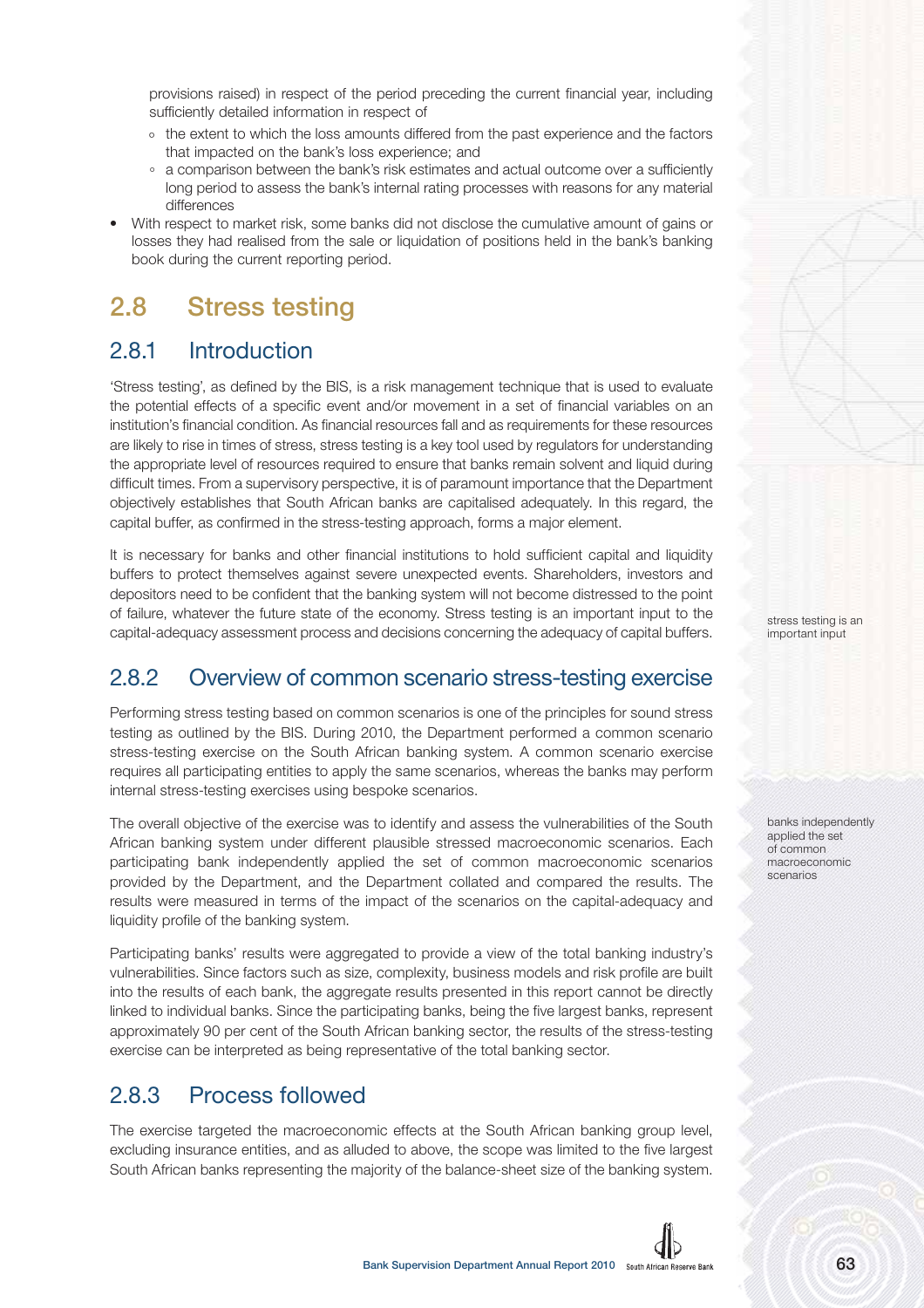Workshops were held with participating banks in order to ensure that there was consistency in translating the scenarios to internal risk parameters. Using internal risk models and granular portfolio data, banks generated financial results reflecting the impact of the stress scenarios.

The exercise was conducted with the assumption that the regulatory environment would remain unchanged, since the Basel Committee was still finalising Basel III reforms. Performing the exercise with the assumption that the Basel III reforms are effective may yield different results.

The stress scenarios were orientated to elicit the effects of stress on credit risk, market risk, counterparty credit risk, interest-rate risk in the banking book (IRRBB) and liquidity risk. Credit risk and IRRBB were stressed via macroeconomic scenarios, whereas the balance of the risk types was stressed using event type scenarios.

### 2.8.4 Development of scenarios

The scenarios were developed in two phases. In the first phase, workshops focused on developing a list of financial variables for each scenario. Thirteen variables were selected for the three macroeconomic scenarios; twenty-six event scenarios were developed for market and counterparty credit risk, and two event scenarios for liquidity risk. During the second phase, the Department, in consultation with other departments in the Bank, quantified each variable for the different scenarios, with a view to creating economically consistent scenarios.

The first scenario generated was the base case scenario, an expectation of how the economy may evolve over the three years (from 2010 to 2012) from the start of the exercise. This scenario is required to measure the impact of the stressed scenarios from the base case. The base case is characterised by a slow return to normal growth, inflation close to the upper target band and moderate interest rates.

In scenario 1 there is a mild decline in GDP growth, and inflation is above the upper target band due to the larger-than-expected second-round effects of electricity price increases, interest rates increase and property price growth slows. However, owing to the short duration of the stress, limited policy intervention is required in 2011–12.

Scenario 2 is characterised by a rapid decline in output due to an escalation of the global debt crisis. However, owing to the lower base in 2009, the average over 2010 remains positive. Interest rate spreads widen (mostly due to the lack of confidence in the global financial system), causing an increasing interest rate environment. This, coupled with the limited ability of South Africa's major trading partners to implement expansionary fiscal and monetary policy, slows the domestic recovery.

The scenarios for market and counterparty credit risk broadly address the effects of shocks in interest rates; the price of equity, currency and commodities; counterparty risk; and issuer failure.

### 2.8.5 Results of the common scenario stress-testing exercise

#### 2.8.5.1 Credit risk

Table 2.1 illustrates the effects of the three scenarios on loans and advances. Lower levels of loans and advances result under the more severe scenarios. Growth declines for both stressed scenarios in year 2 (2011), by 1 per cent for scenario 1 and 12 per cent for scenario 2.

| Table 2.1 Loans and advances over time for all scenarios |  |  |  |
|----------------------------------------------------------|--|--|--|
|----------------------------------------------------------|--|--|--|

| Base      |       | Scenario 1              |      | Scenario 2                                                               |        |
|-----------|-------|-------------------------|------|--------------------------------------------------------------------------|--------|
| Loans and |       | Growth Loans and Growth |      | Loans and<br>advances (per cent) advances (per cent) advances (per cent) | Growth |
| 2,837     |       | 2.743                   |      | 2,656                                                                    |        |
| 3.155     | $-11$ | 2.703                   | $-1$ | 2.332                                                                    | $-12$  |
| 3.491     | -11   | 2.903                   | 4    | 2.418                                                                    | 6      |

scenarios were developed in two phases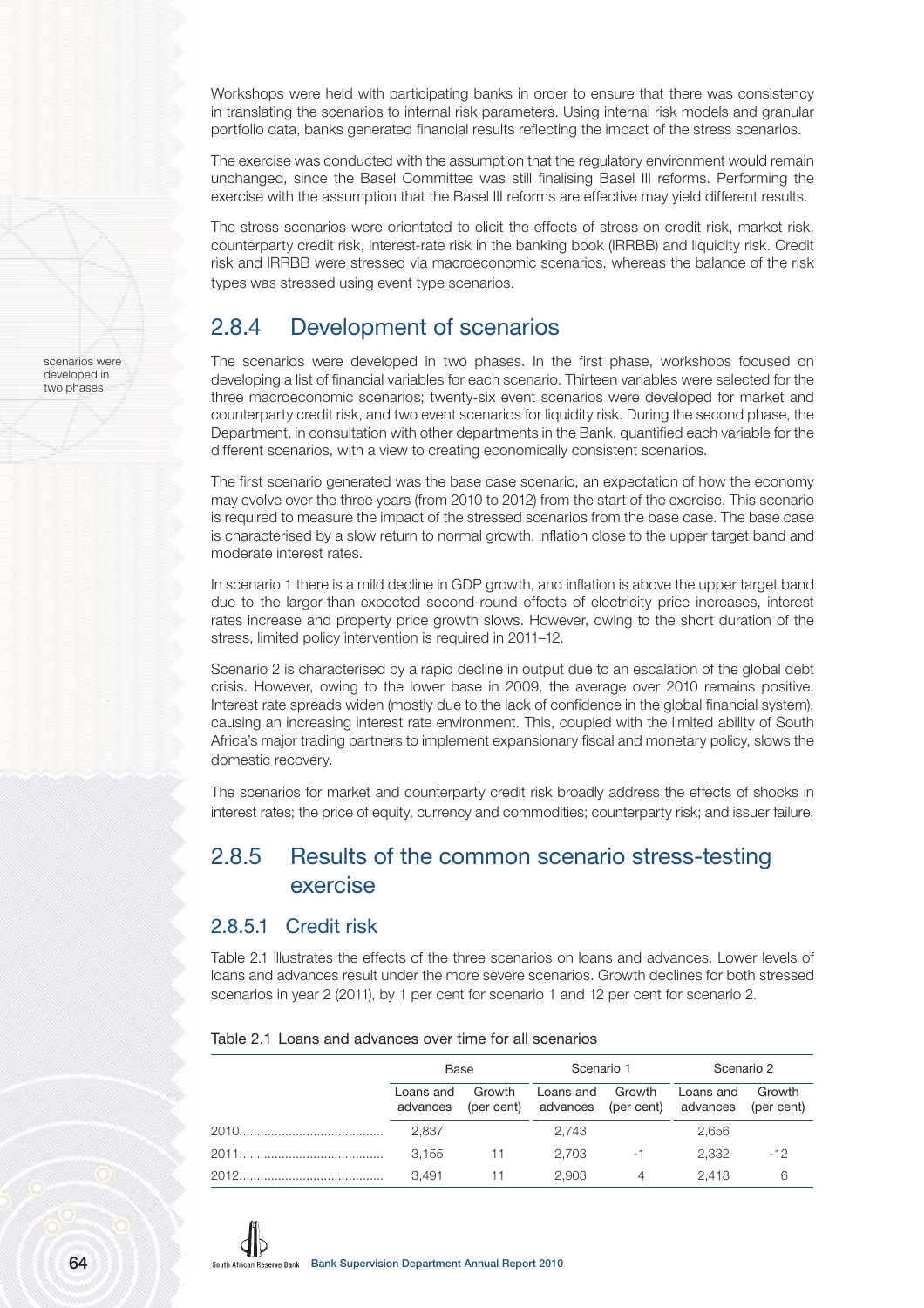Figure 2.3 illustrates the impairment ratio, that is, total impairments as a percentage of gross loans and advances, for each scenario over time. The impairment ratio remains virtually unchanged for the base case, increasing slightly from 2,07 per cent to 2,09 per cent. The impact of the deteriorated macroeconomic conditions on the credit risk exposures can be observed by the increase in the impairment ratio for scenario 2 from 2,58 to 3,88 per cent in 2012, almost double the ratio for the base case.



The rand amount of the credit losses for each scenario is depicted in Figure 2.4. Only the credit losses for scenario 2 exhibited substantial change, increasing from R30 billion in 2010 to R42 billion in 2012.



credit losses for scenario 2 increased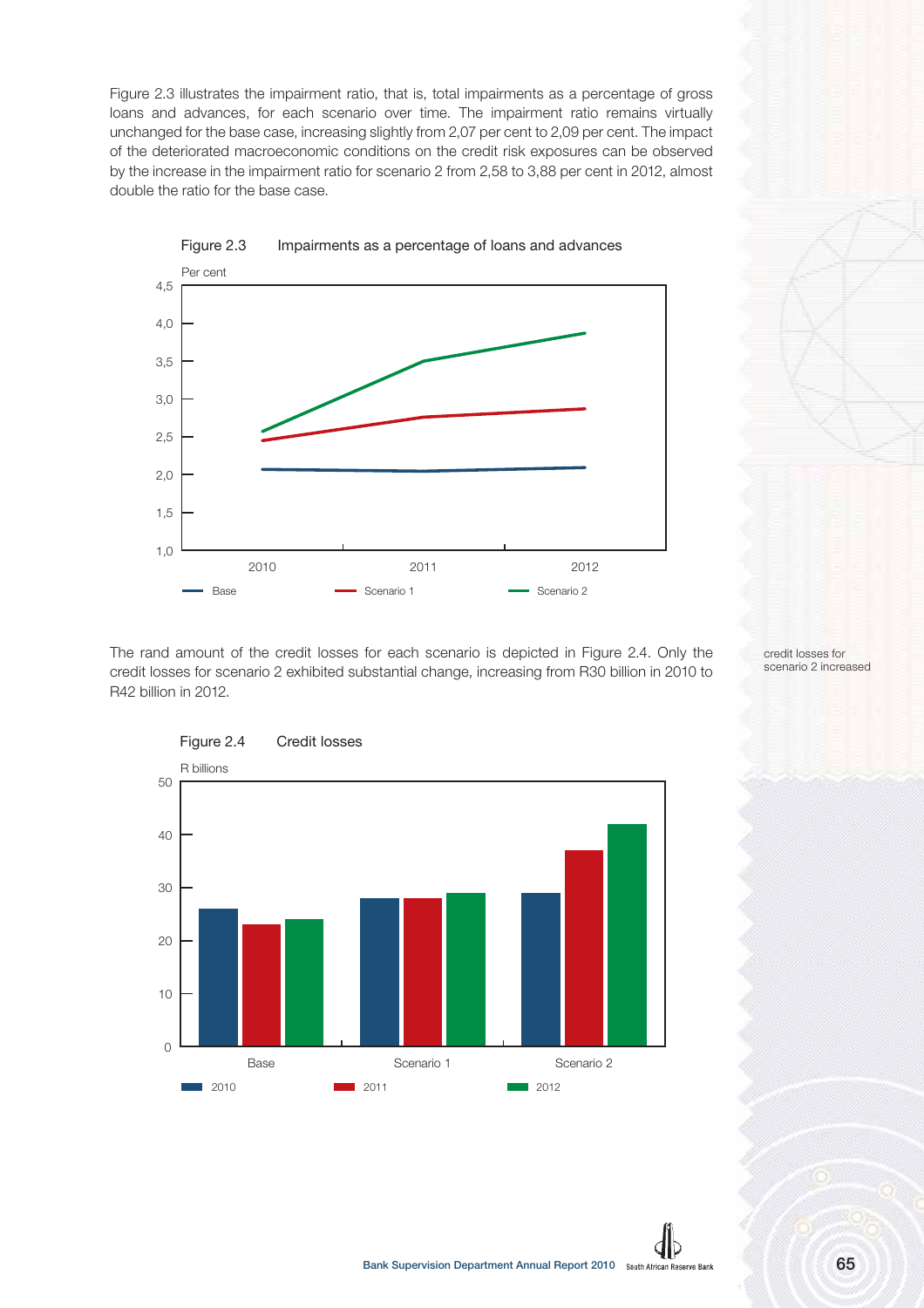#### 2.8.5.2 Market and counterparty credit risk

The market and counterparty credit risk scenarios that led to a loss for the industry were aggregated and assumed to realise in 2010. This aggregated loss was subtracted from the available capital and is depicted as the red data series in Figure 2.5.



Figure 2.5 Capital-adequacy ratio after subtraction of losses

Such a simultaneous occurrence of multiple stress events occurring is highly unlikely. However, the banking system remained adequately capitalised.

#### 2.8.5.3 Liquidity risk

Liquidity risk was assessed via the LCR, which measures the ratio of available high-quality liquid assets to the net cash outflows expected over a 30-day period of system-wide stress, and the aggregation assumed that the cash outflows were to parties outside the banking sector. Two different liquid asset stress scenario definitions were used: (i) baseline narrow and (ii) baseline broad. The difference between the scenarios is the inclusion of bonds in the broad scenario. The results of the exercise are illustrated in Table 2.2.

#### Table 2.2 Liquidity coverage ratio

| Baseline narrow | Baseline broad |
|-----------------|----------------|
| 172             | 174            |
| 367             | 367            |
| 46.8            | 47.4           |

The ratios are similar under both scenarios, as the broad definition includes only an additional R2 billion of liquid assets. These ratios fail to meet the target of 100 per cent.

#### 2.8.5.4 Profitability and capital adequacy

The net interest income increase for all the scenarios over time, offsetting to some degree the credit losses discussed in section 2.8.5.1, is illustrated in Figure 2.6.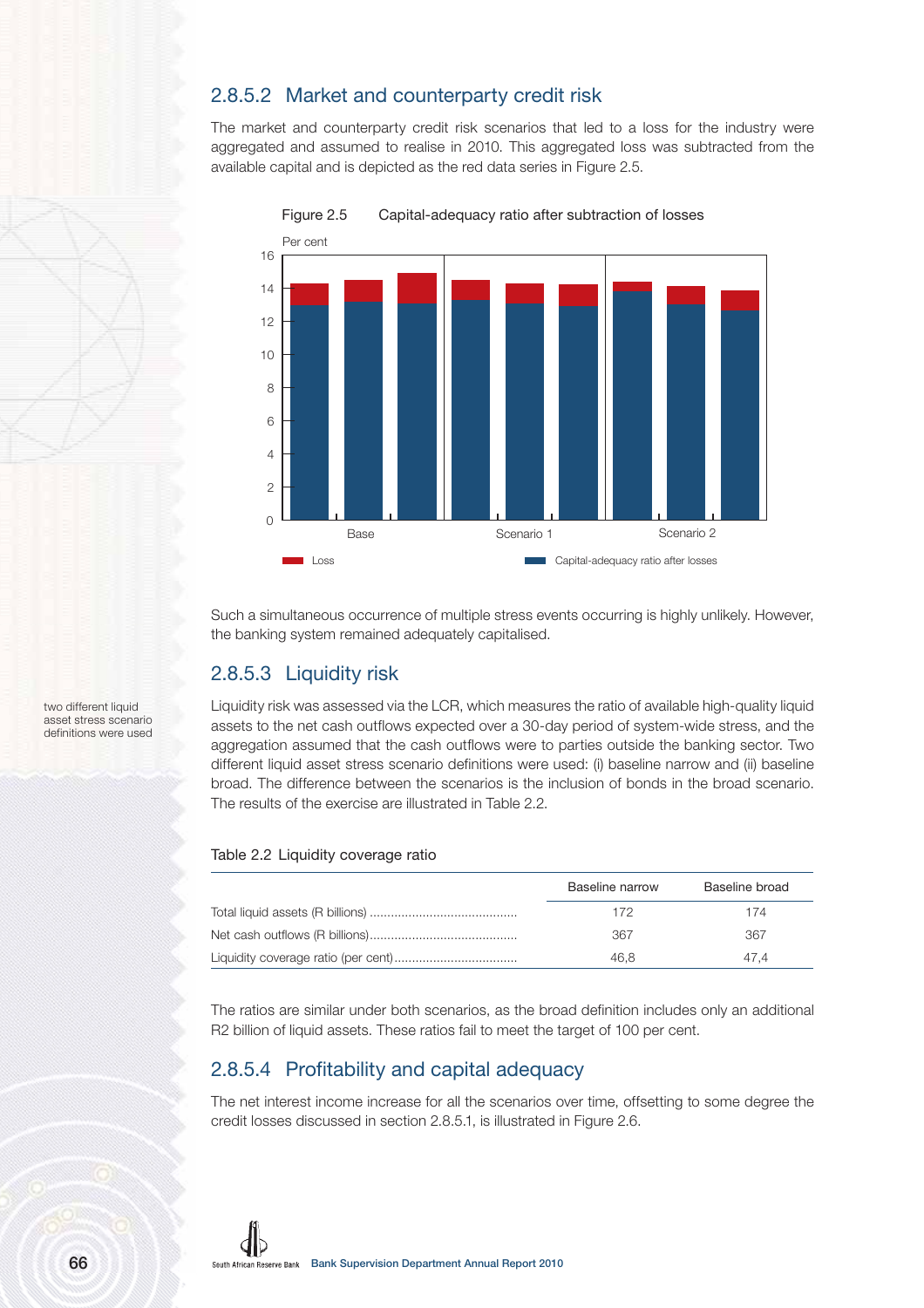

The impact of the macroeconomic scenarios on profitability is shown in Figure 2.7. The profitability under the stress scenarios is lower than that for the base case. However, the system remains profitable across all years.



#### Figure 2.7 Impact of macroeconomic scenarios on profitability

The banks remained adequately capitalised throughout the three-year period of the forecast period, including under the stress scenarios (refer to Figure 2.8).

banks remained adequately capitalised

db